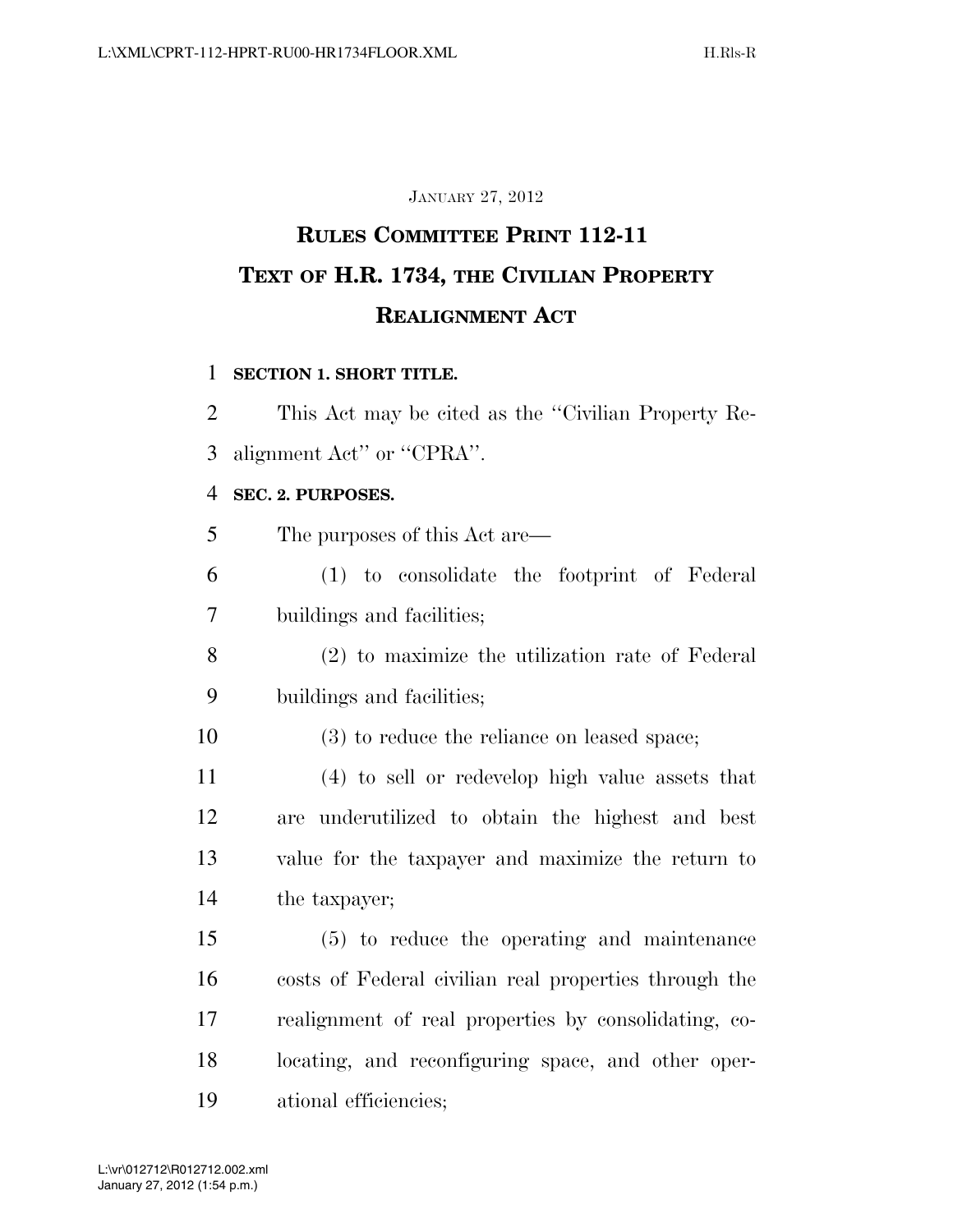| $\mathbf{1}$   | $(6)$ to reduce redundancy, overlap, and costs as-        |
|----------------|-----------------------------------------------------------|
| $\overline{2}$ | sociated with field offices;                              |
| 3              | (7) to create incentives for Federal agencies to          |
| $\overline{4}$ | achieve greater efficiency in their inventories of civil- |
| 5              | ian real property;                                        |
| 6              | (8) to facilitate and expedite the sale or dis-           |
| 7              | posal of unneeded civilian properties; and                |
| 8              | (9) to assist Federal agencies in achieving the           |
| 9              | Government's sustainability goals by reducing excess      |
| 10             | space, inventory, and energy consumption, as well as      |
| 11             | by leveraging new technologies.                           |
| 12             | SEC. 3. DEFINITIONS.                                      |
| 13             | In this Act, unless otherwise expressly stated, the fol-  |
| 14             | lowing definitions apply:                                 |
| 15             | (1) FEDERAL CIVILIAN REAL PROPERTY AND                    |
| 16             | CIVILIAN REAL PROPERTY.-                                  |
| 17             | (A) PROPERTY.—The terms "Federal civil-                   |
| 18             | ian real property" and "civilian real property"           |
| 19             | refer to Federal real property assets, including          |
| 20             | public buildings as defined in section 3301 of            |
| 21             | title 40, United States Code, occupied and im-            |
| 22             | proved grounds, leased space, or other physical           |
| 23             |                                                           |
|                | structures under the custody and control of any           |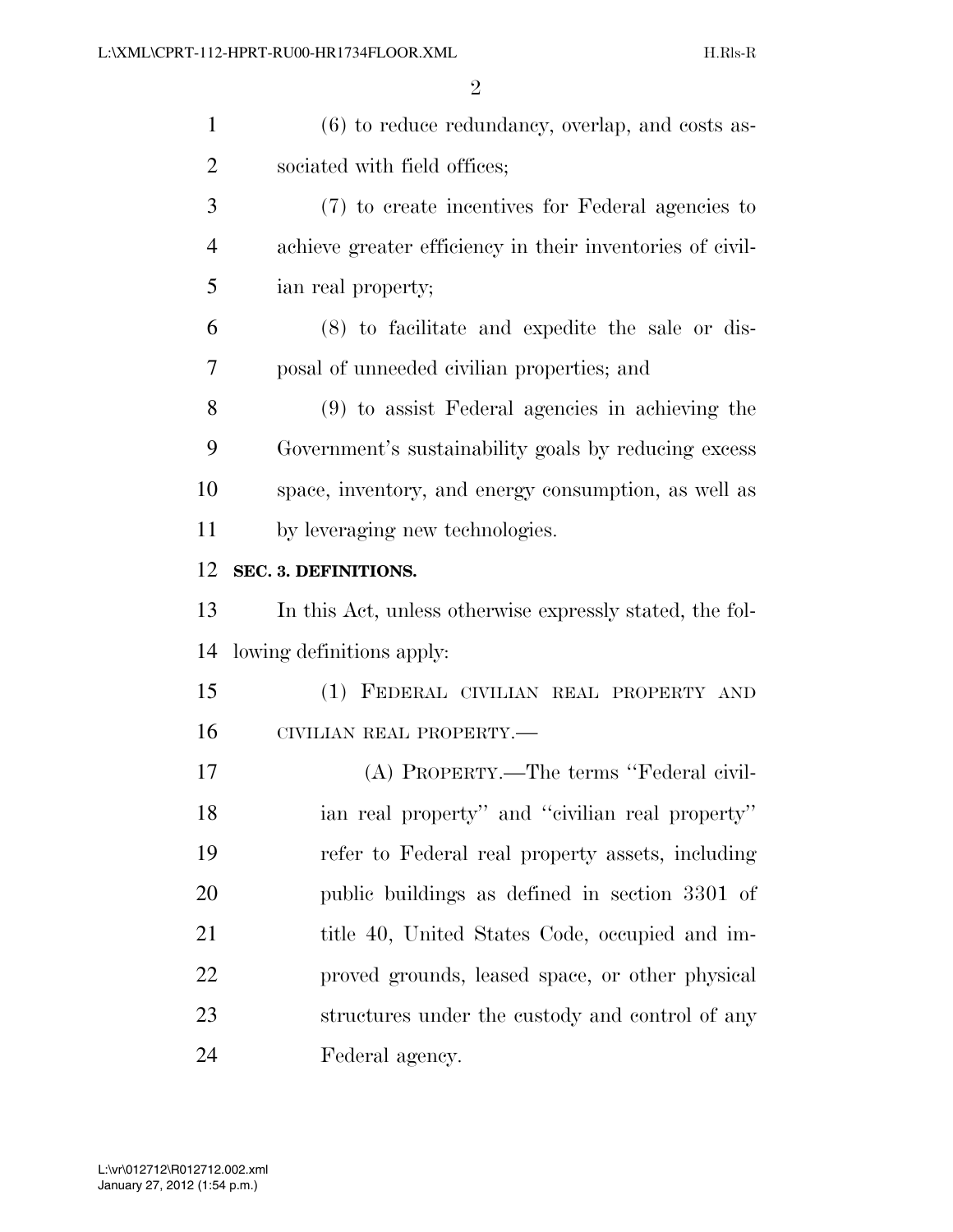| $\mathbf{1}$   | (B) FURTHER EXCLUSIONS.—Subpara-              |
|----------------|-----------------------------------------------|
| $\overline{2}$ | graph (A) shall not be construed as including |
| 3              | any of the following types of property:       |
| $\overline{4}$ | (i) A base, camp, post, station, yard,        |
| 5              | center, homeport facility for any ship, or    |
| 6              | any activity under the jurisdiction of the    |
| $\overline{7}$ | Department of Defense or Coast Guard.         |
| 8              | (ii) Properties that are excluded for         |
| 9              | reasons of national security by the Direc-    |
| 10             | tor of the Office of Management and           |
| 11             | Budget.                                       |
| 12             | (iii) Properties that are excepted from       |
| 13             | the definition of "property" under section    |
| 14             | $102(9)$ of title 40, United States Code.     |
| 15             | (iv) Indian and Native Alaskan prop-          |
| 16             | erties including—                             |
| 17             | (I) any property within the limits            |
| 18             | of any Indian reservation to which the        |
| 19             | United States owns title for the ben-         |
| <b>20</b>      | efit of an Indian tribe; and                  |
| 21             | (II) any property title which is              |
| 22             | held in trust by the United States for        |
| 23             | the benefit of any Indian tribe or indi-      |
| 24             | vidual or held by an Indian tribe or          |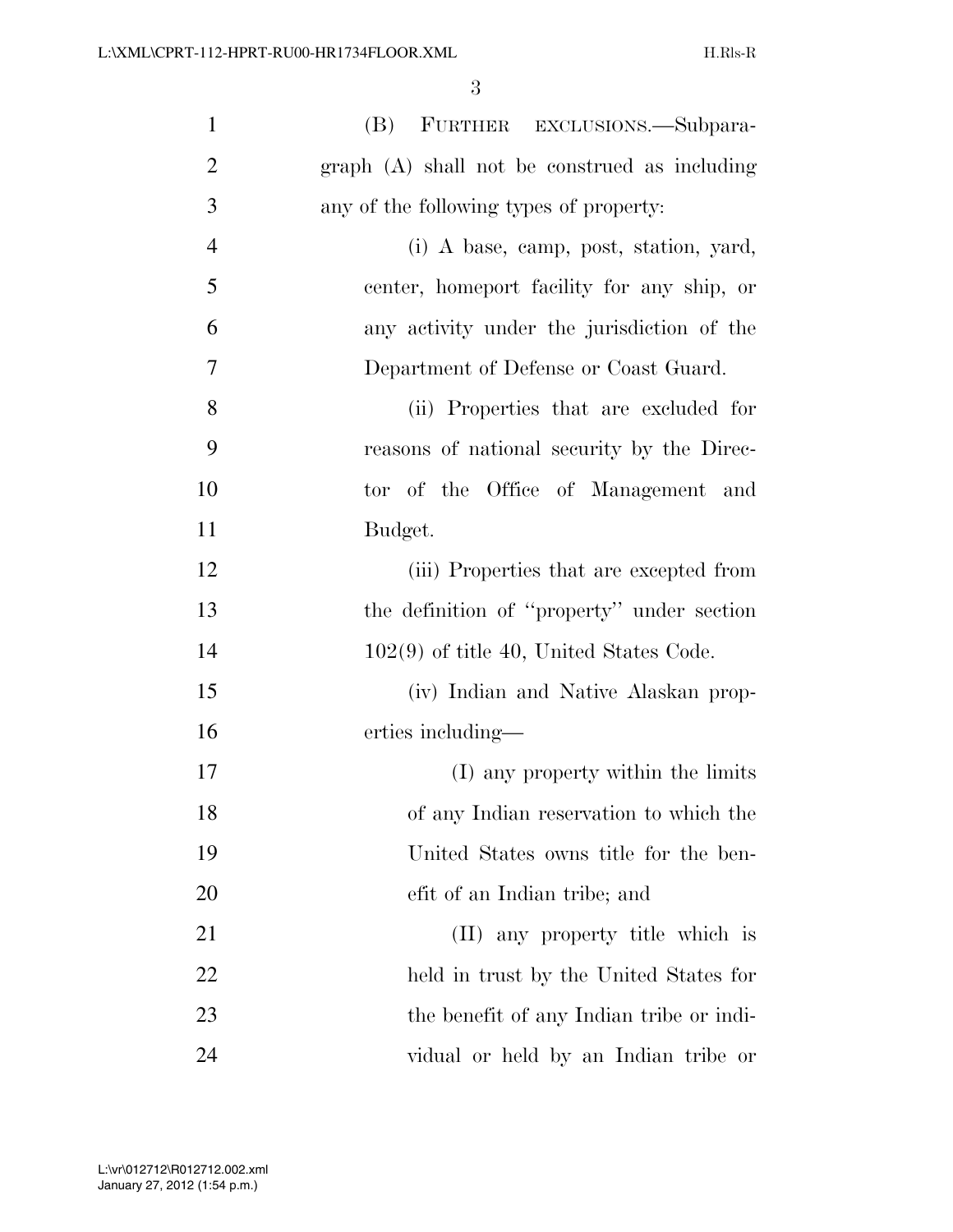| $\mathbf{1}$   | individual subject to restriction by the             |
|----------------|------------------------------------------------------|
| $\overline{2}$ | United States against alienation.                    |
| 3              | (v) Properties operated and main-                    |
| $\overline{4}$ | tained by the Tennessee Valley Authority             |
| 5              | pursuant to the Tennessee Valley Author-             |
| 6              | ity Act of 1933 (16 U.S.C. 831, et seq.).            |
| $\overline{7}$ | (vi) Postal properties owned by the                  |
| 8              | United States Postal Service.                        |
| 9              | (vii) Properties used in connection                  |
| 10             | with Federal programs for agricultural,              |
| 11             | recreational, and conservation purposes, in-         |
| 12             | cluding research in connection with the              |
| 13             | programs.                                            |
| 14             | (viii) Properties used in connection                 |
| 15             | with river, harbor, flood control, reclama-          |
| 16             | tion, or power projects.                             |
| 17             | (ix) Properties located outside the                  |
| 18             | United States operated or maintained by              |
| 19             | the Department of State or the United                |
| 20             | States Agency for International Develop-             |
| 21             | ment.                                                |
| 22             | (2) FEDERAL AGENCY.—The term "Federal                |
| 23             | agency" means an executive department or inde-       |
| 24             | pendent establishment in the executive branch of the |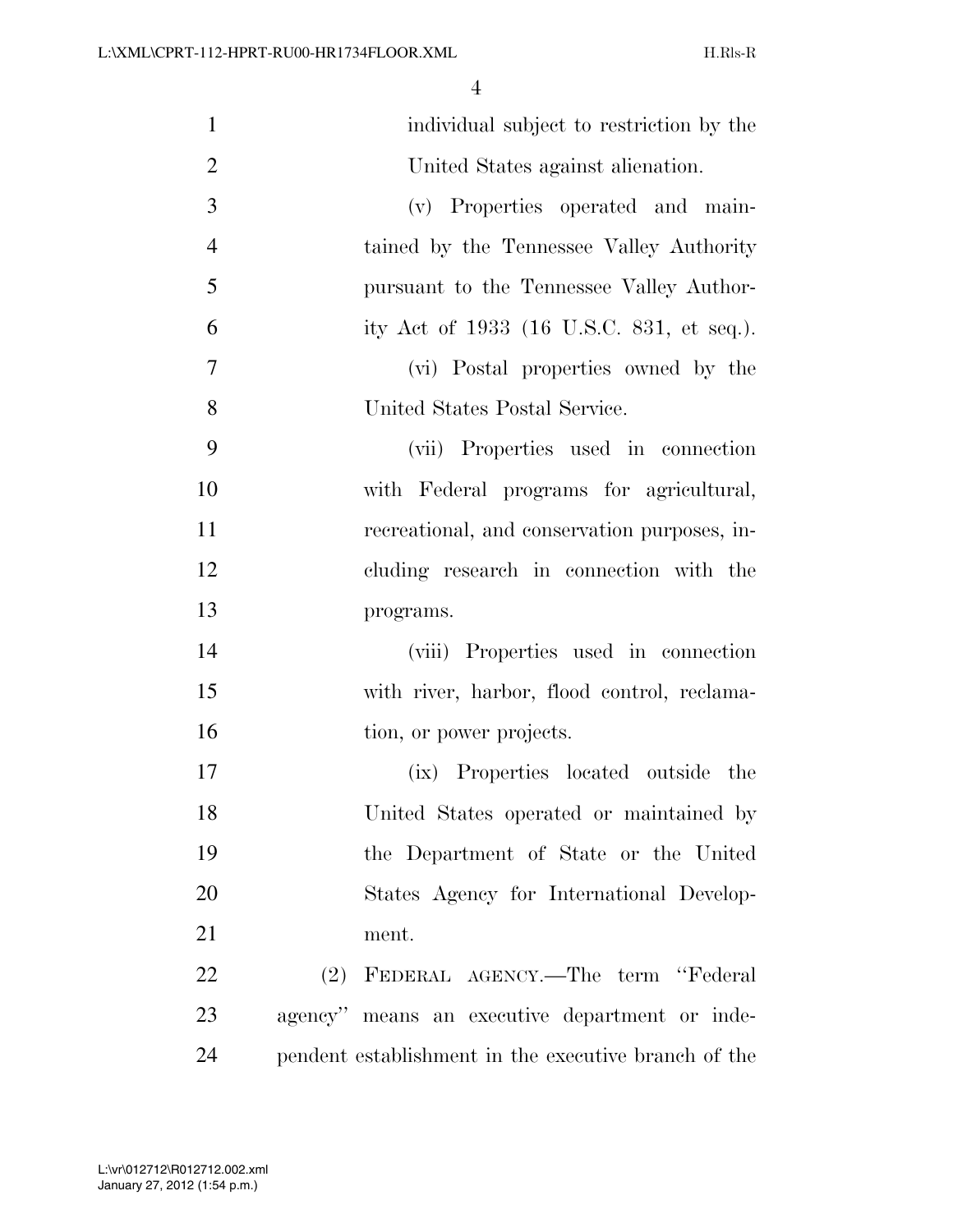| $\mathbf{1}$   | Government, and a wholly owned Government cor-          |
|----------------|---------------------------------------------------------|
| $\overline{2}$ | poration.                                               |
| 3              | (3) ADMINISTRATOR.—The term "Adminis-                   |
| $\overline{4}$ | trator" means the Administrator of General Serv-        |
| 5              | ices.                                                   |
| 6              | (4) COMMISSION.—The term "Commission"                   |
| 7              | means the Civilian Property Realignment Commis-         |
| $8\,$          | sion.                                                   |
| 9              | (5) OMB.—The term "OMB" means the Office                |
| 10             | of Management and Budget.                               |
| 11             | $(6)$ FIELD OFFICE.—The term "field office"             |
| 12             | means any Federal office that is not the Head-          |
|                |                                                         |
| 13             | quarters office location for the Federal agency.        |
| 14             | SEC. 4. COMMISSION.                                     |
|                | (a) ESTABLISHMENT.—There is established an inde-        |
| 15<br>16       | pendent commission to be known as the Civilian Property |
| 17             | Realignment Commission, referred to in this Act as the  |
|                | "Commission".                                           |
| 18<br>19       | (b) DUTIES.—The Commission shall carry out the          |
| 20             | duties as specified in this Act.                        |
| 21             | $(c)$ MEMBERSHIP.—                                      |
| 22             | (1) IN GENERAL.—The Commission shall be                 |
| 23             | composed of a Chairperson appointed by the Presi-       |
| 24             | dent, by and with the advice and consent of the Sen-    |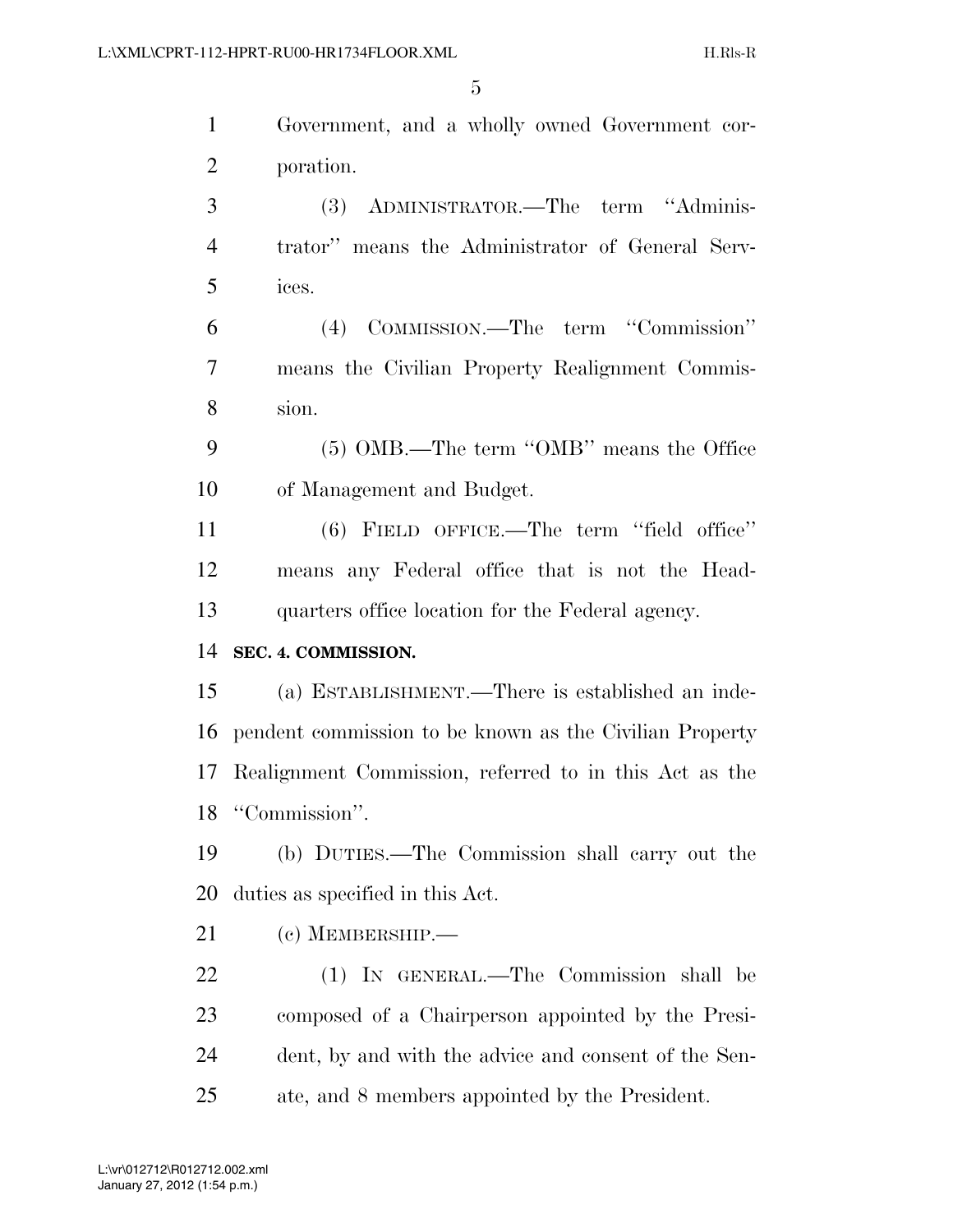| $\mathbf{1}$   | (2) APPOINTMENTS.—In selecting individuals        |
|----------------|---------------------------------------------------|
| $\overline{2}$ | for appointments to the Commission, the President |
| 3              | shall consult with—                               |
| $\overline{4}$ | $(A)$ the Speaker of the House of Rep-            |
| 5              | resentatives concerning the appointment of 2      |
| 6              | members;                                          |
| 7              | (B) the majority leader of the Senate con-        |
| 8              | cerning the appointment of 2 members;             |
| 9              | (C) the minority leader of the House of           |
| 10             | Representatives concerning the appointment of     |
| 11             | 1 member; and                                     |
| 12             | (D) the minority leader of the Senate con-        |
| 13             | cerning the appointment of 1 member.              |
| 14             | (3) TERMS.—The term for each member of the        |
| 15             | Commission shall be 6 years.                      |
| 16             | (4) VACANCIES.—Vacancies shall be filled in       |
| 17             | the same manner as the original appointment.      |
| 18             | (5) QUALIFICATIONS.—In selecting individuals      |
| 19             | for appointment to the Commission, the President  |
| <b>20</b>      | shall ensure the Commission contains individuals  |
| 21             | with expertise representative of the following:   |
| 22             | (A) Commercial real estate and redevelop-         |
| 23             | ment.                                             |
| 24             | (B)<br>Government management or oper-             |
| 25             | ations.                                           |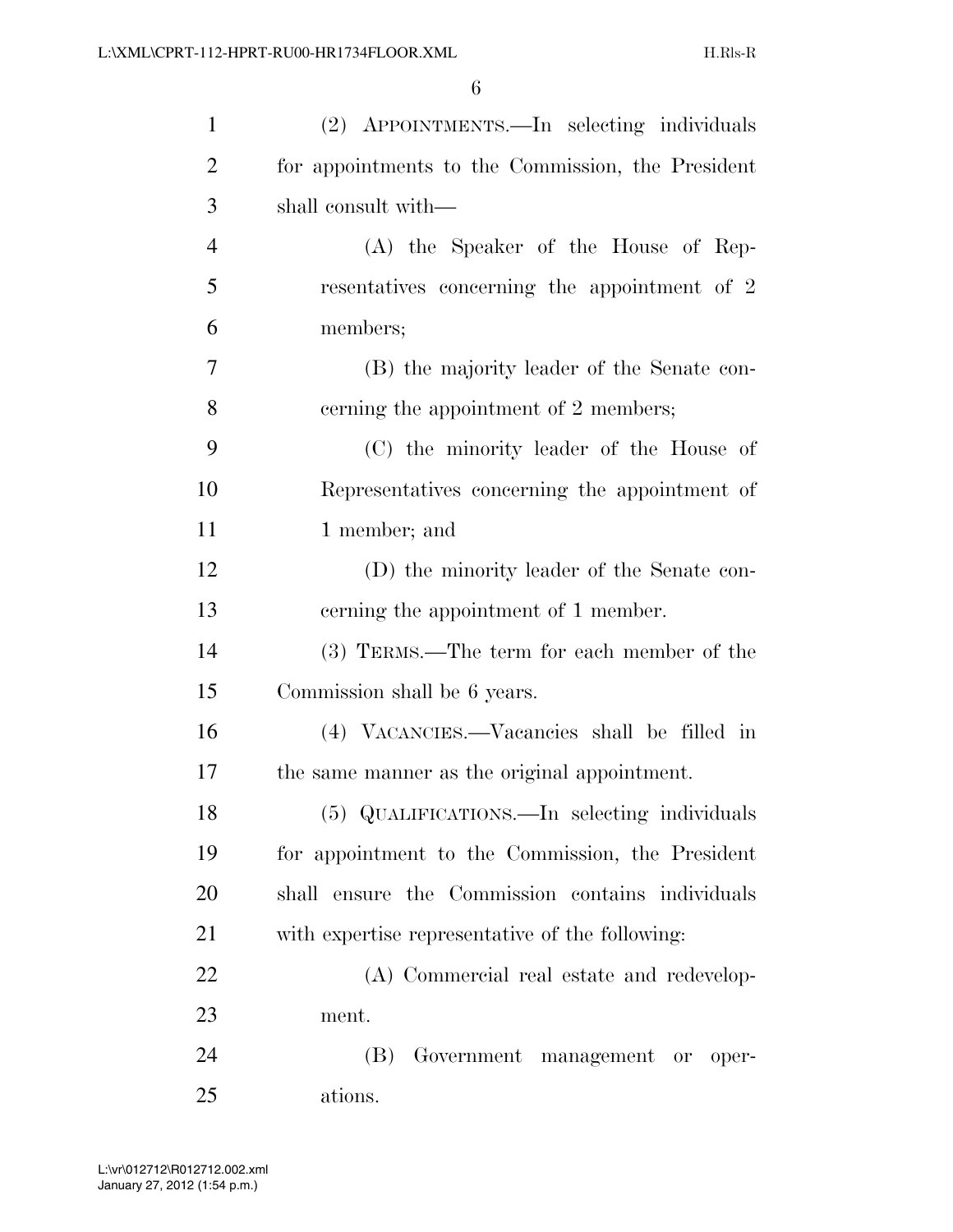- (C) Community development, including transportation and planning.
- (D) Historic preservation.

#### **SEC. 5. COMMISSION MEETINGS.**

 (a) OPEN MEETINGS.—Each meeting of the Commis- sion, other than meetings in which classified information is to be discussed, shall be open to the public. Any open meeting shall be announced in the Federal Register and the Federal website established by the Commission at least 14 calendar days in advance of a meeting. For all public meetings, the Commission shall release an agenda and a listing of materials relevant to the topics to be discussed. (b) QUORUM AND MEETINGS.—Seven Commission members shall constitute a quorum for the purposes of conducting business and 3 or more Commission members

shall constitute a meeting of the Commission.

 (c) TRANSPARENCY OF INFORMATION.—All the pro- ceedings, information, and deliberations of the Commis- sion shall be open, upon request, to the Chairperson and the ranking minority party member, and their respective subcommittee Chairperson and ranking minority party member, of—

 (1) the Committee on Transportation and In-frastructure of the House of Representatives;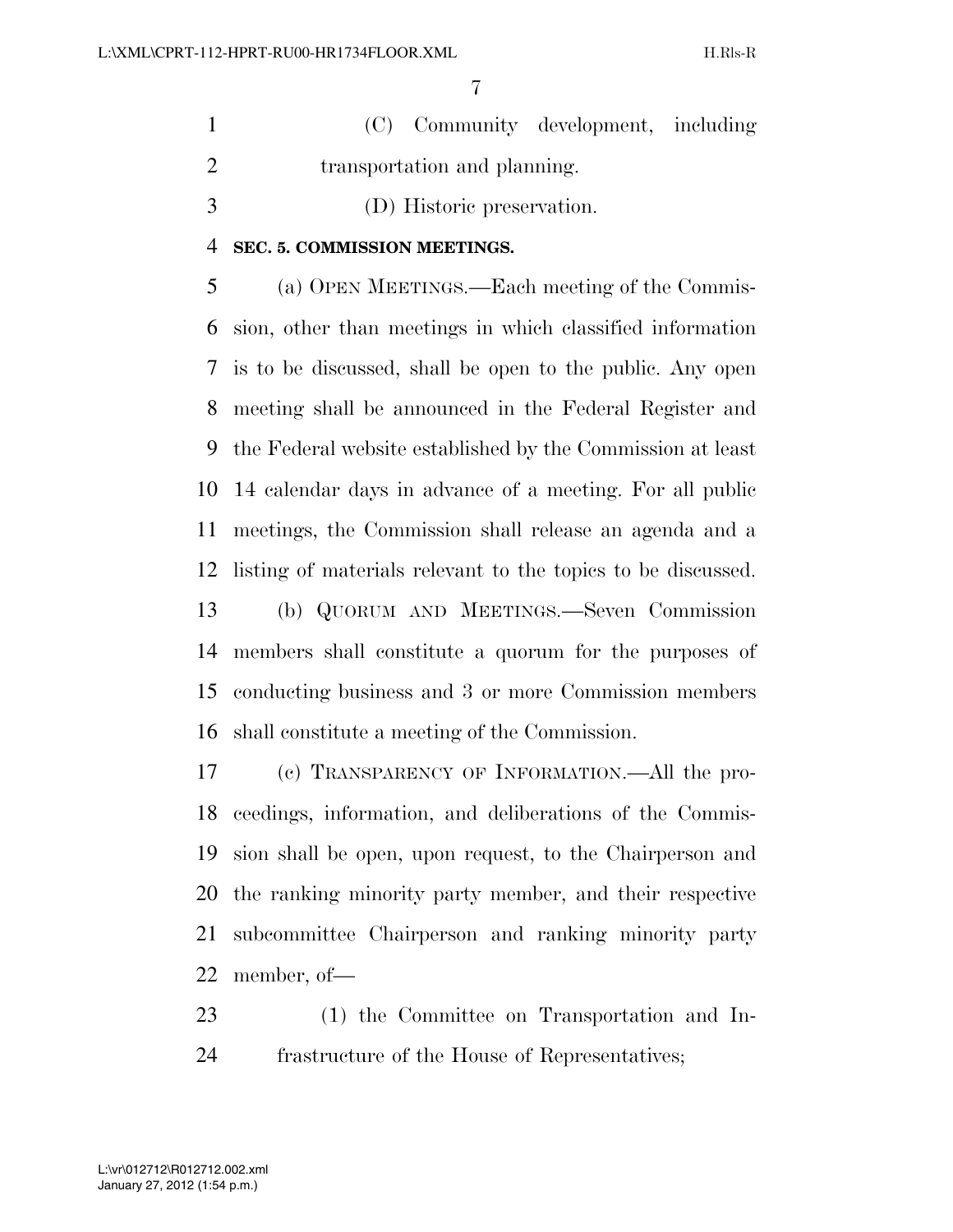| $\mathbf{1}$   | (2) the Committee on Oversight and Govern-              |
|----------------|---------------------------------------------------------|
| $\overline{2}$ | ment Reform of the House of Representatives;            |
| 3              | (3) the Committee on Homeland Security and              |
| $\overline{4}$ | Governmental Affairs of the Senate;                     |
| 5              | (4) the Committee on Environmental and Pub-             |
| 6              | lic Works of the Senate; and                            |
| 7              | (5) the committees on Appropriations of the             |
| 8              | House of Representatives and the Senate.                |
| 9              | GOVERNMENT ACCOUNTABILITY OFFICE.—All<br>(d)            |
| 10             | proceedings, information, and deliberations of the Com- |
| 11             | mission shall be open, upon request, to the Comptroller |
| 12             | General of the United States.                           |
| 13             | SEC. 6. COMPENSATION AND TRAVEL EXPENSES.               |
| 14             | (a) COMPENSATION.—                                      |
| 15             | (1) RATE OF PAY FOR MEMBERS.—Each mem-                  |
| 16             | ber, other than the Chairperson, shall be paid at a     |
|                |                                                         |
| 17             | rate equal to the daily equivalent of the minimum       |
| 18             | annual rate of basic pay payable for level IV of the    |
| 19             | Executive Schedule under section $5315$ of title 5,     |
| 20             | United States Code, for each day (including travel)     |
| 21             | time) during which the member is engaged in the ac-     |
| 22             | tual performance of duties vested in the Commis-        |
| 23             | sion.                                                   |
| 24             | (2)<br>RATE OF PAY FOR CHAIRPERSON.—The                 |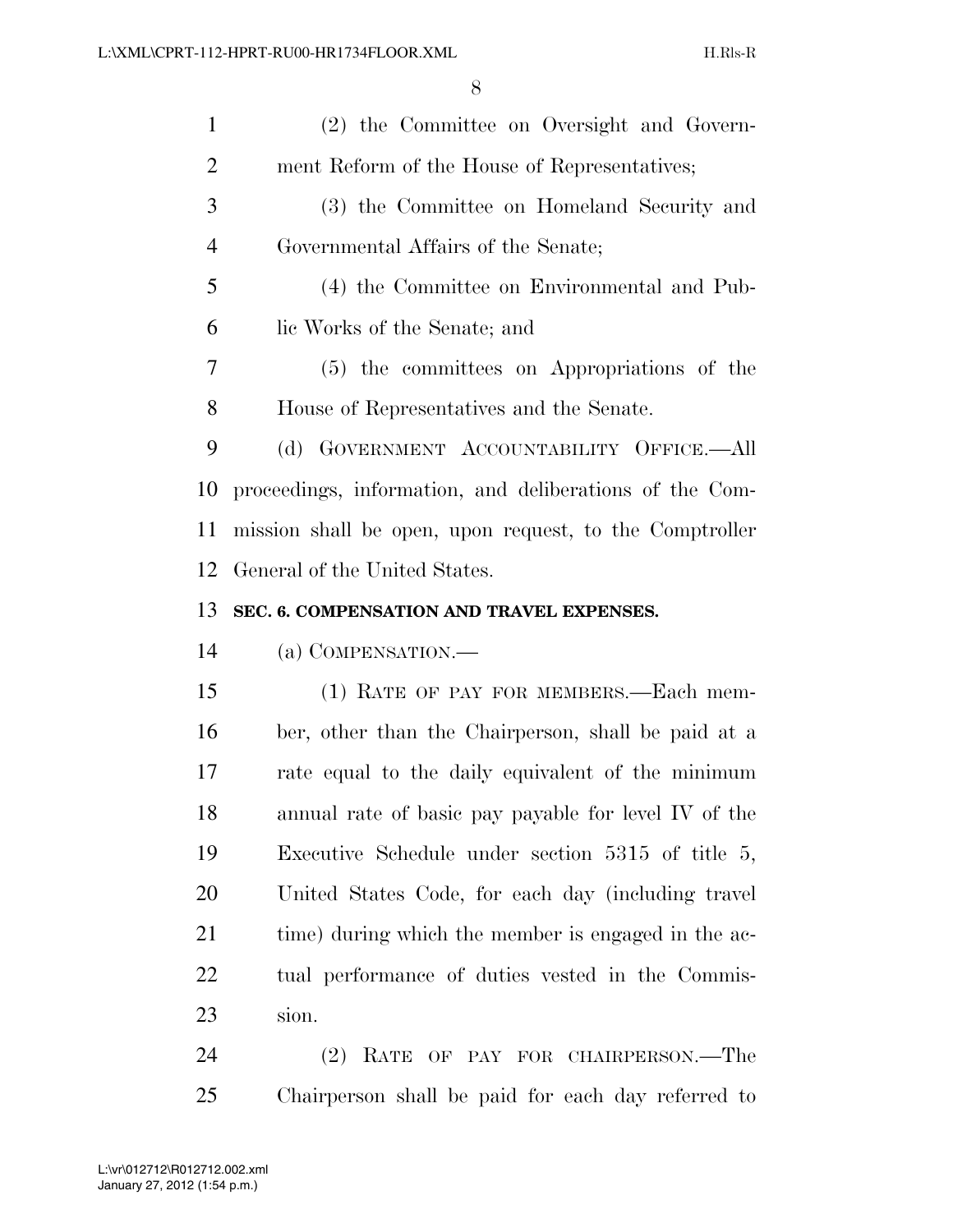in paragraph (1) at a rate equal to the daily equiva- lent of the minimum annual rate of basic pay pay- able for level III of the Executive Schedule under section 5314, of title 5, United States Code.

 (b) TRAVEL.—Members shall receive travel expenses, including per diem in lieu of subsistence, in accordance with sections 5702 and 5703 of title 5, United States Code.

#### **SEC. 7. EXECUTIVE DIRECTOR.**

 (a) APPOINTMENT.—The Commission shall appoint an Executive Director and may disregard the provisions of title 5, United States Code, governing appointments in the competitive service.

 (b) RATE OF PAY FOR DIRECTOR.—The Executive Director shall be paid at the rate of basic pay payable for level IV of the Executive Schedule under section 5315 of title 5, United States Code.

#### **SEC. 8. STAFF.**

 (a) ADDITIONAL PERSONNEL.—Subject to subsection (b), the Executive Director, with the approval of the Com- mission, may appoint and fix the pay of additional per-sonnel.

23 (b) DETAIL EMPLOYEES FROM OTHER AGENCIES.— Upon request of the Executive Director, the head of any Federal agency may detail any of the personnel of that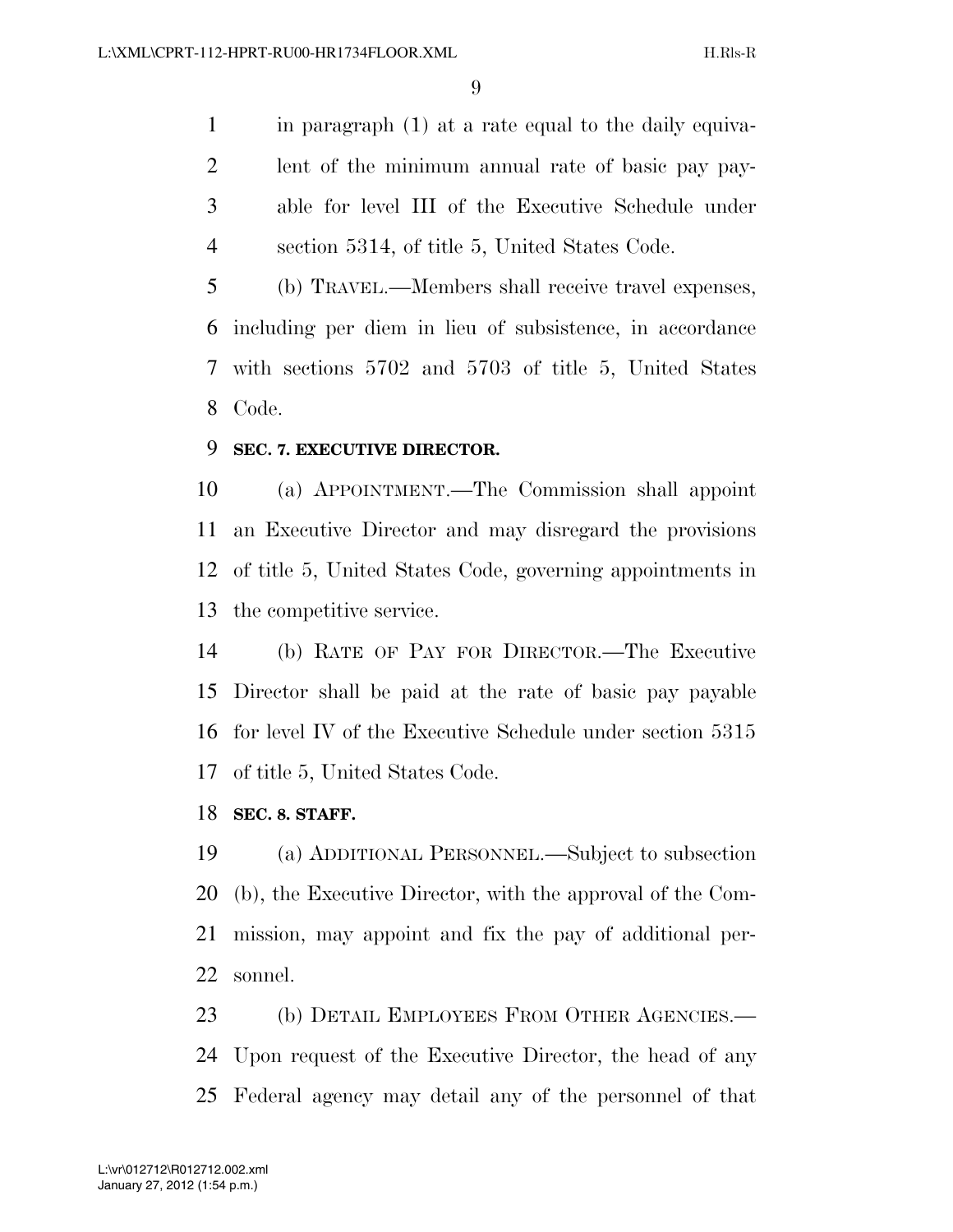agency to the Commission to assist the Commission in car-rying out its duties under this Act.

 (c) QUALIFICATIONS.—Appointments shall be made with consideration of a balance of expertise consistent with the qualifications of representatives described in section 6  $4(e)(5)$ .

#### **SEC. 9. CONTRACTING AUTHORITY.**

 (a) EXPERTS AND CONSULTANTS.—The Commission, to the extent practicable and subject to appropriations made by law, shall use existing contracts entered into by the Administrator for services necessary to carry out the duties of the Commission.

 (b) SPACE.—The Administrator, in consultation with the Commission, shall identify suitable excess space within the Federal space inventory to house the operations of the Commission.

 (c) PERSONAL PROPERTY.—The Commission shall use personal property already in the custody and control of the Administrator.

 (d) USE OF SMALL BUSINESSES.—In exercising its authorities under this section and section 12, the Commis- sion shall use, to the greatest extent practicable, small businesses as defined by section 3 of the Small Business Act (15 U.S.C. 632).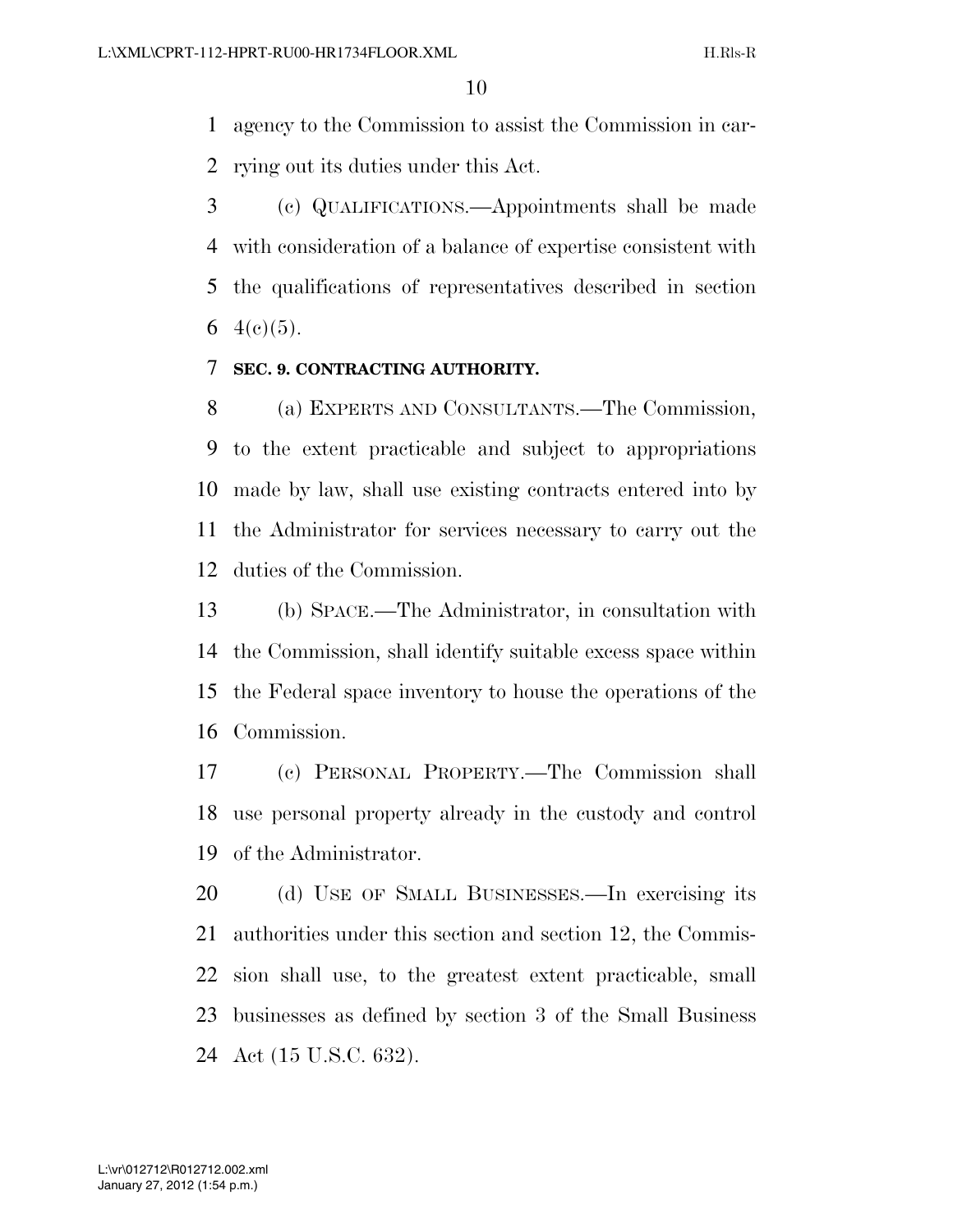#### **SEC. 10. TERMINATION.**

 The Commission shall cease operations and terminate 6 years after the date of enactment of this Act.

### **SEC. 11. DEVELOPMENT OF RECOMMENDATIONS TO THE COMMISSION.**

 (a) SUBMISSIONS OF AGENCY INFORMATION AND RECOMMENDATIONS.—Not later than 120 days after the date of enactment of this Act and 120 days after the be- ginning of each fiscal year thereafter, the head of each Federal agency shall submit to the Administrator and the Director of OMB the following:

 (1) CURRENT DATA.—Current data of all Fed- eral civilian real properties owned, leased, or con- trolled by the respective agency, including all rel- evant information prescribed by the Administrator and the Director of OMB, including data related to the age and condition of the property, operating costs, history of capital expenditures, sustainability metrics, number of Federal employees and functions housed in the respective property, and square foot-age (including gross, rentable, and usable).

22 (2) AGENCY RECOMMENDATIONS.—Rec-ommendations which shall include the following:

 (A) Federal civilian properties that can be sold for proceeds and otherwise disposed of, re-ported as excess, declared surplus, or otherwise

January 27, 2012 (1:54 p.m.) L:\vr\012712\R012712.002.xml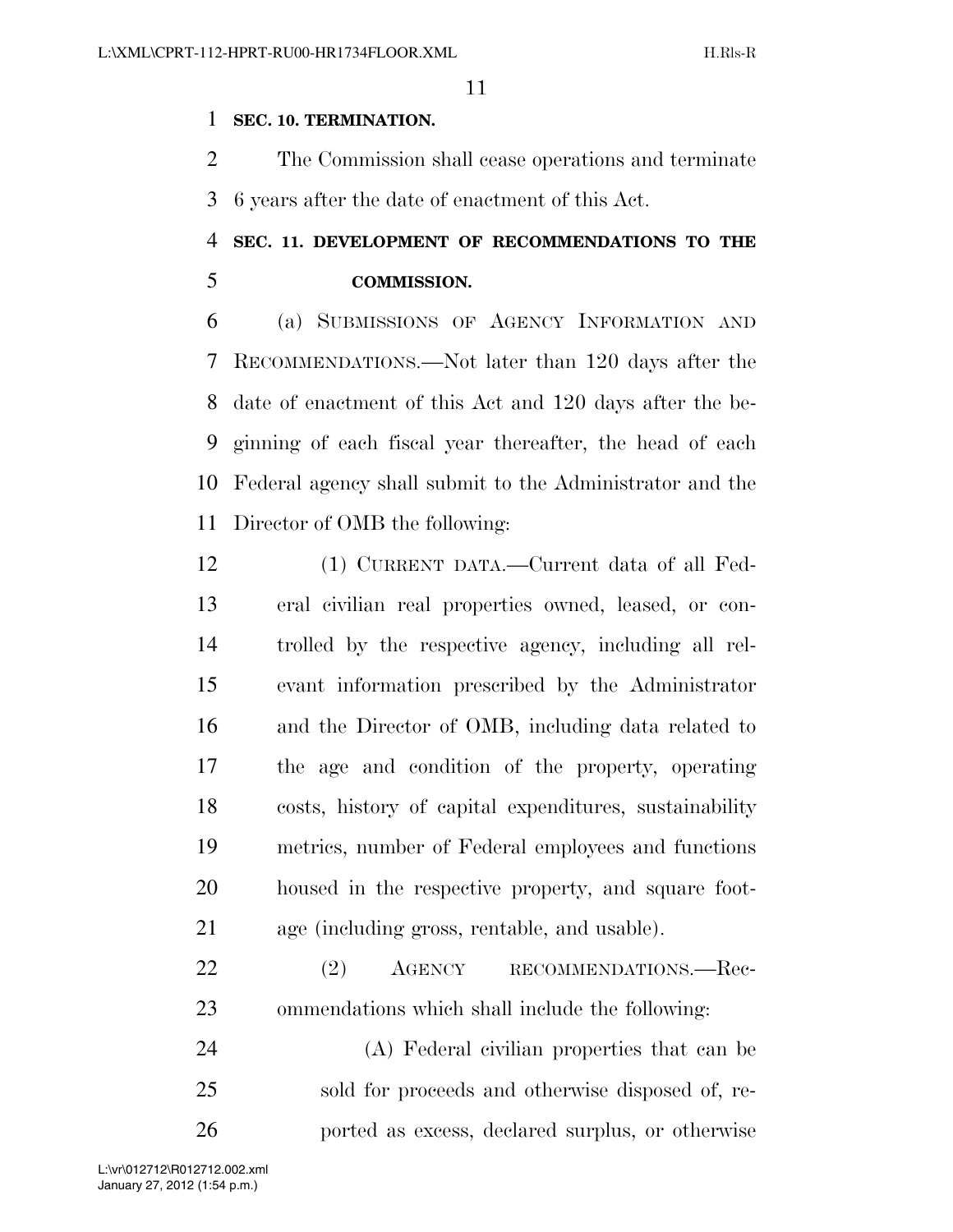no longer meeting the needs of the agency, ex- cluding leasebacks or other such exchange agreements where the property continues to be used by the agency.

 (B) Federal civilian properties that can be transferred, exchanged, consolidated, co-located, reconfigured, or redeveloped, so as to reduce the civilian real property inventory, reduce the operating costs of the Government, and create the highest value and return for the taxpayer.

 (C) Operational efficiencies that the Gov- ernment can realize in its operation and main-tenance of Federal civilian real properties.

 (b) STANDARDS AND CRITERIA.—Not later than 60 days after the date specified in subsection (a), the Director of OMB, in consultation with the Administrator, shall re- view agency recommendations submitted pursuant to sub- section (a), and develop consistent standards and criteria against which agency recommendations will be reviewed. The Director of OMB and the Administrator shall develop recommendations to the Commission based on those standards and criteria. In developing the standards and criteria, the Director of OMB, in consultation with the Ad-ministrator, shall incorporate the following: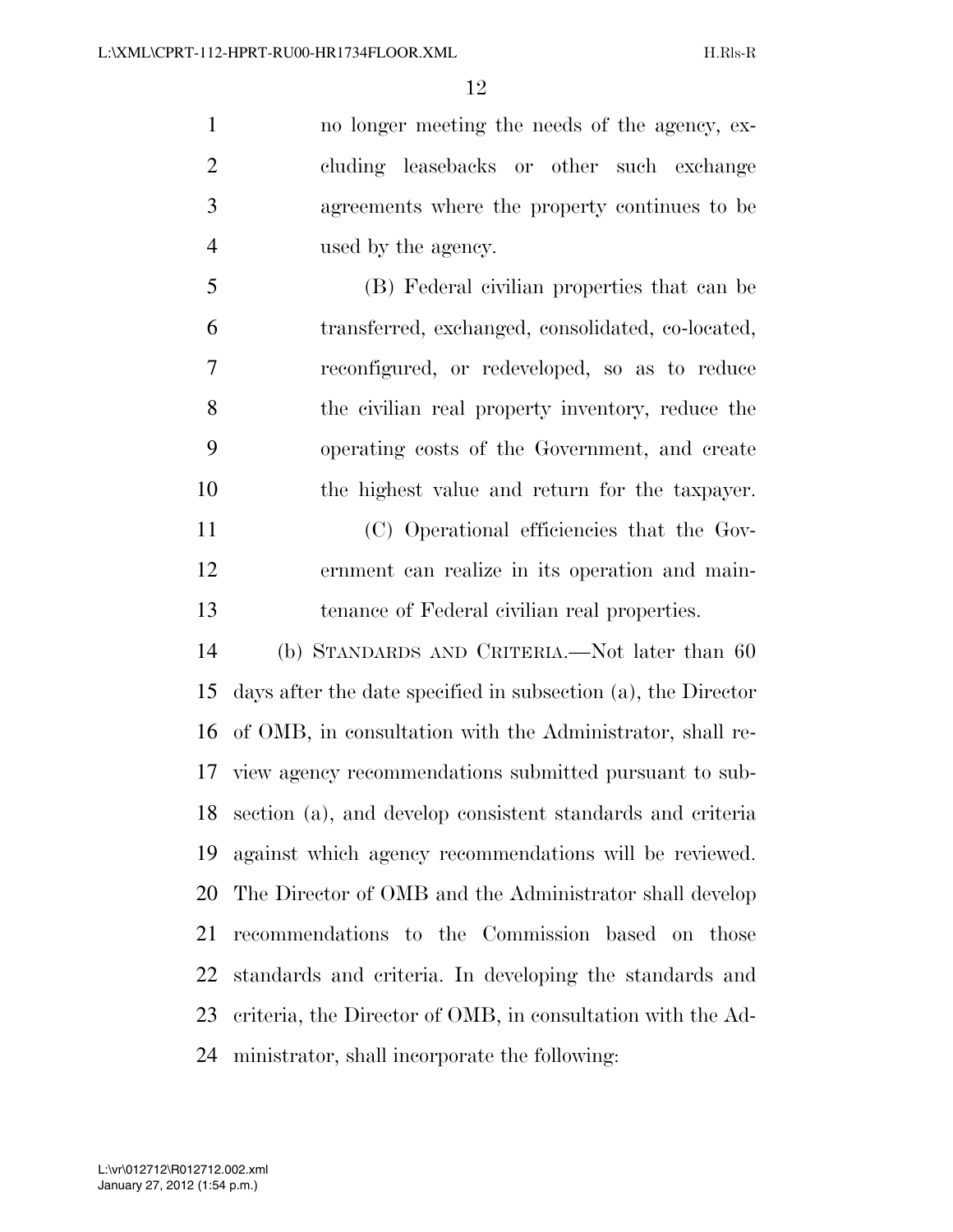(1) The extent to which the Federal building or facility could be sold (including property that is no longer meeting the needs of the Federal Govern- ment), redeveloped, or otherwise used to produce the highest and best value and return for the taxpayer. (2) The extent to which the operating and maintenance costs are reduced through consoli- dating, co-locating, and reconfiguring space, and through realizing other operational efficiencies. (3) The extent to which the utilization rate is being maximized and is consistent with non-govern- mental industry standards for the given function or operation. (4) The extent and timing of potential costs and savings, including the number of years, begin- ning with the date of completion of the proposed rec- ommendation. (5) The extent to which reliance on leasing for long-term space needs is reduced. (6) The extent to which a Federal building or facility aligns with the current mission of the Fed- eral agency. (7) The extent to which there are opportunities to consolidate similar operations across multiple agencies or within agencies.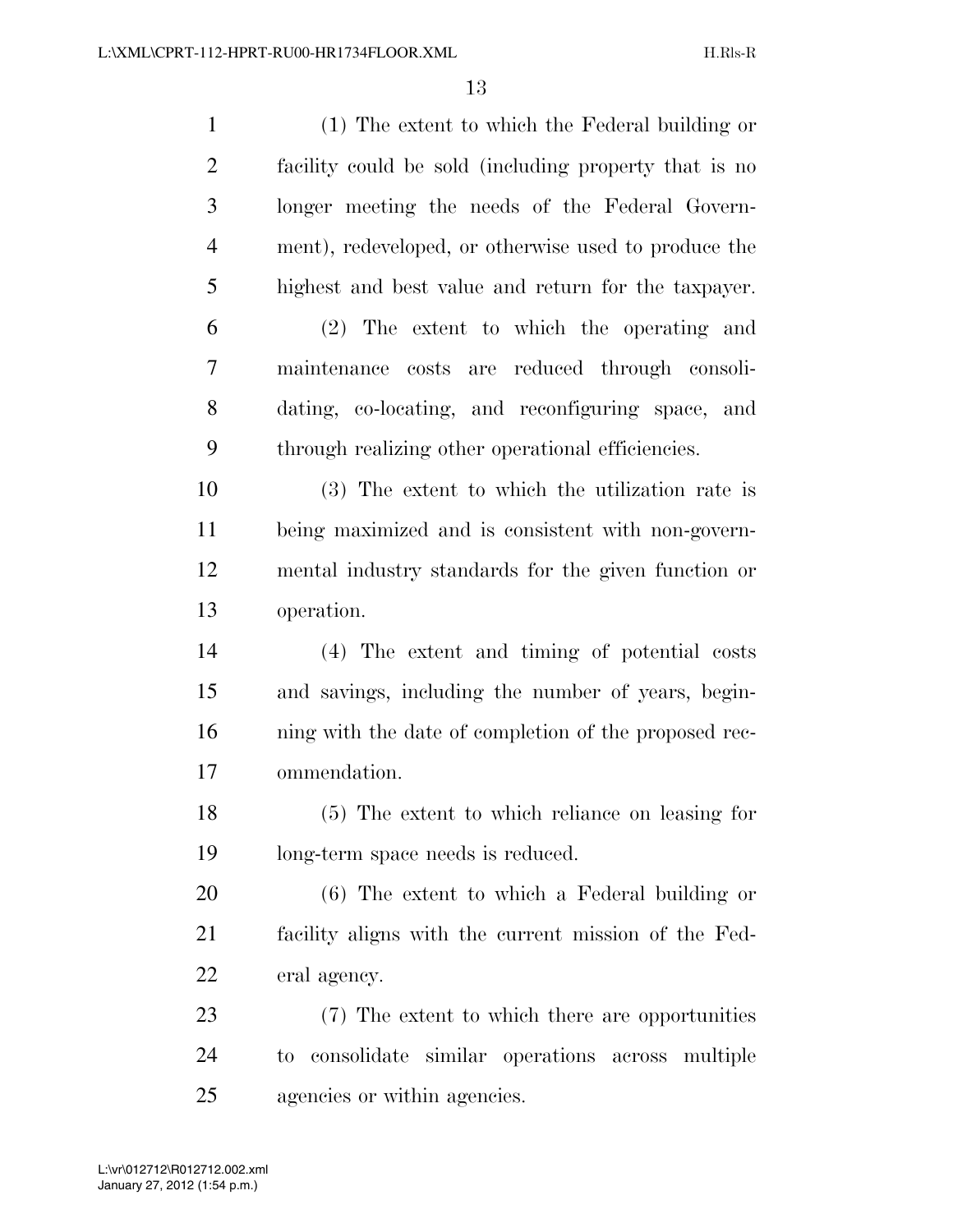(8) The economic impact on existing commu- nities in the vicinity of the Federal building or facil-ity.

 (9) The extent to which energy consumption is reduced.

 (c) SPECIAL RULE FOR UTILIZATION RATES.— Standards developed by the Director of OMB must incor- porate and apply clear standard utilization rates con- sistent throughout each category of space and with non- government space utilization rates. To the extent the space utilization rates of a given agency fall below the uti- lization rates to be applied under this subsection, the Di- rector may recommend realignment, co-location, consolida-tion, or other type of action to improve space utilization.

15 (d) SUBMISSION TO THE COMMISSION.—

 (1) IN GENERAL.—The standards, criteria, and recommendations developed pursuant to subsection (b) shall be submitted to the Commission with all supporting information, data, analyses, and docu-mentation.

 (2) PUBLICATION.—The standards, criteria, and recommendations shall be published in the Fed- eral Register and transmitted to the committees des- ignated in section 5(c) and to the Comptroller Gen-eral of the United States.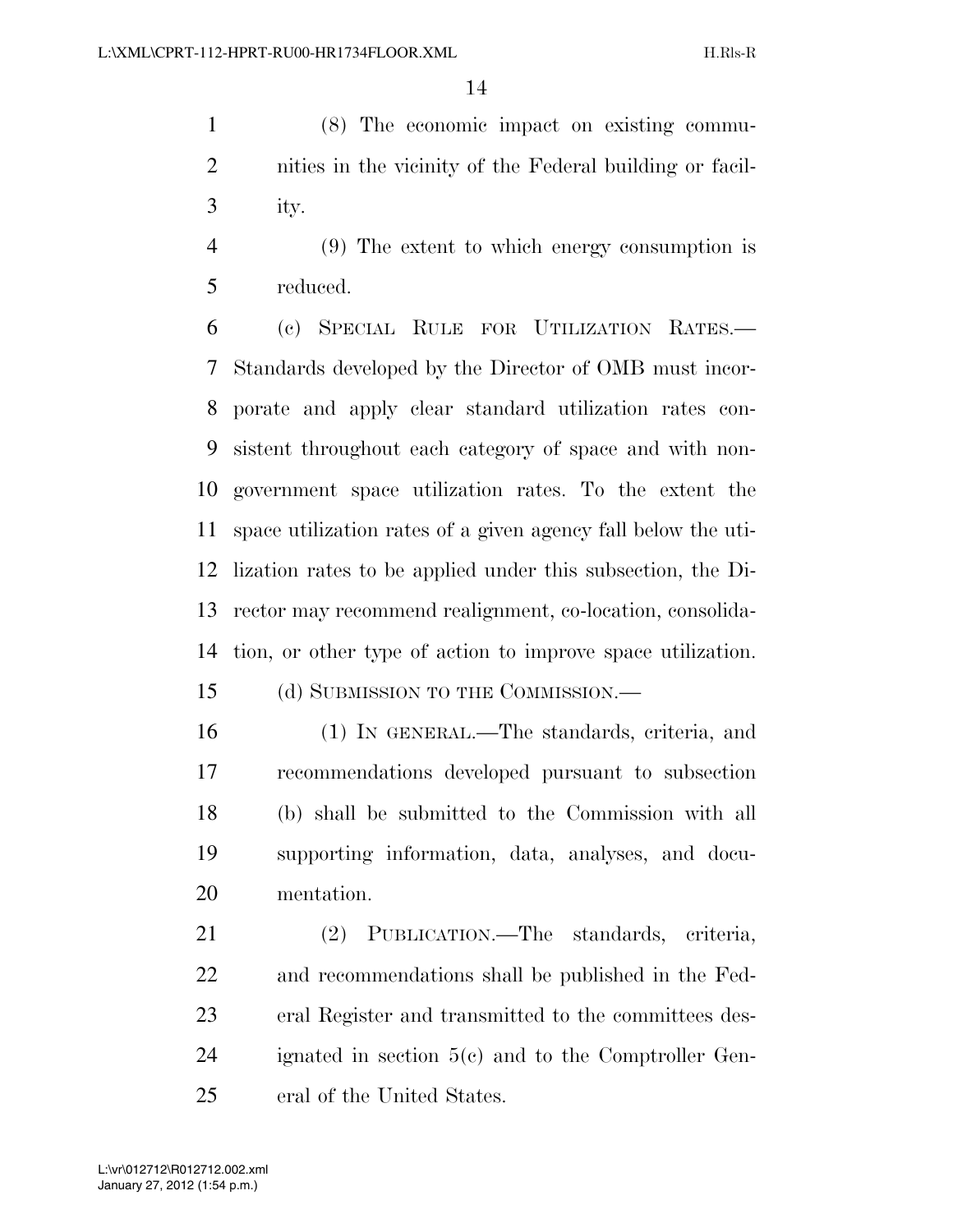(3) ACCESS TO INFORMATION.—The Commis- sion shall also have access to all information per- taining to the recommendations, including sup- porting information, data, analyses, and documenta- tion submitted pursuant to subsection (a). Upon re- quest, Federal agencies shall provide, the Commis- sion any additional information pertaining to its properties.

#### **SEC. 12. COMMISSION DUTIES.**

 (a) IDENTIFICATION OF PROPERTY REDUCTION OP- PORTUNITIES.—The Commission shall identify opportuni- ties for the Government to reduce significantly its inven- tory of civilian real property and reduce costs to the Gov-ernment.

(b) IDENTIFICATION OF HIGH VALUE ASSETS.—

 (1) IDENTIFICATION OF CERTAIN PROP- ERTIES.—Not later than 180 days after Commission members are appointed pursuant to section 4, the Commission shall identify not less than 5 Federal properties that are not on the list of surplus or ex- cess as of such date with a total fair market value of not less than \$500,000,000 and transmit the list to the President and Congress as Commission rec- ommendations and subject to the approval process described in sections 13 and 14.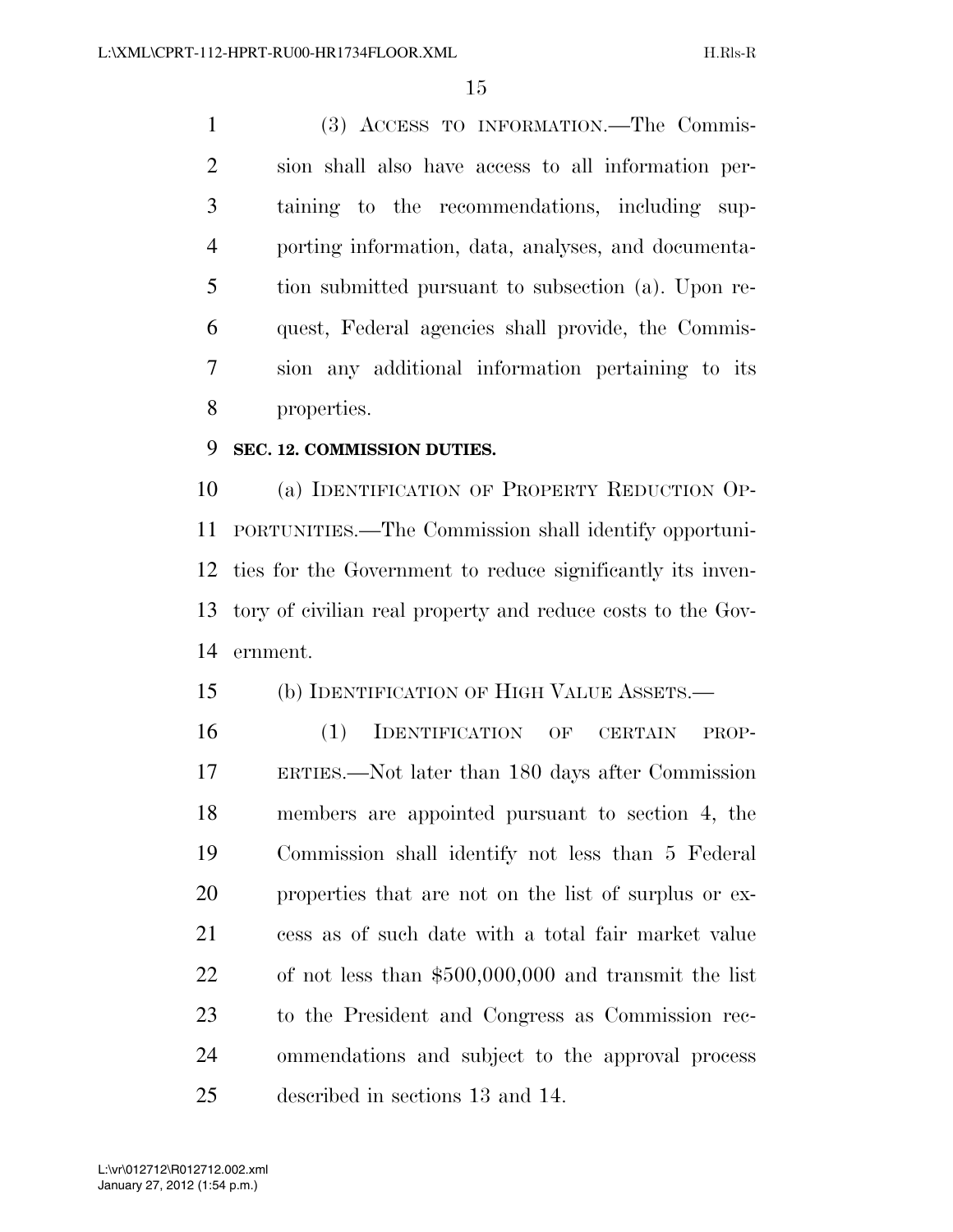(2) INFORMATION AND DATA.—In order to meet the goal established under paragraph (1), Fed- eral agencies shall provide, upon receipt, any and all information and data regarding its properties to the Commission. The Commission shall notify the com- mittees listed under section 5(c) of any failure by any agency to comply with a request of the Commis-sion.

 (c) ANALYSIS OF INVENTORY.—The Commission shall perform an independent analysis of the inventory of Federal civilian real property and the recommendations submitted pursuant to section 11. The Commission shall not be bound or limited by the recommendations sub- mitted pursuant to section 11. If, in the opinion of the Commission, an agency fails to provide needed informa- tion, data or adequate recommendations that meet the standards and criteria, the Commission shall develop such recommendations as it considers appropriate based on ex- isting data contained in the Federal Real Property Profile or other relevant information.

21 (d) RECEIPT OF INFORMATION AND PROPOSALS. Notwithstanding any other provision of law, the Commis- sion may receive and consider proposals, information, and other data submitted by State and local officials and the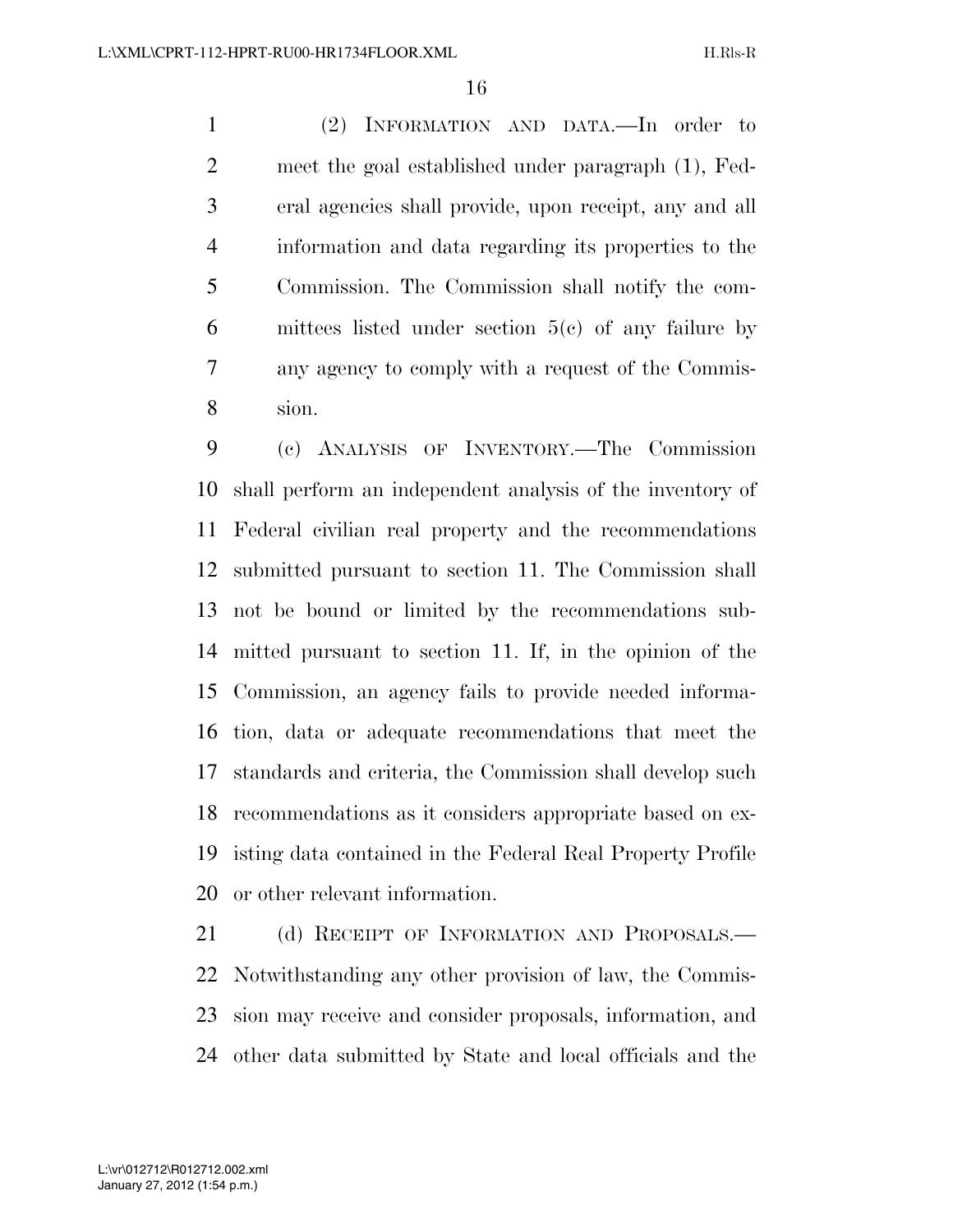private sector. Such information shall be made publically available.

 (e) ACCOUNTING SYSTEM.—Not later than 120 days after the date of enactment of this Act, the Commission shall identify or develop and implement a system of ac- counting to be used to independently evaluate the costs of and returns on the recommendations. Such accounting system shall be applied in developing the Commission's recommendations and determining the highest return to the taxpayer. In applying the accounting system, the Com-mission shall set a standard performance period.

 (f) PUBLIC HEARING.—The Commission shall con- duct public hearings. All testimony before the Commission at a public hearing under this paragraph shall be pre-sented under oath.

 (g) REPORTING OF INFORMATION AND REC-OMMENDATIONS.—

18 (1) IN GENERAL.—Not later than 120 days after the receipt of recommendations pursuant to section 11, and annually thereafter, the Commission shall transmit to the President, and publicly post on a Federal website maintained by the Commission a report containing the Commission's findings, conclu- sions, and recommendations for the consolidation, exchange, co-location, reconfiguration, lease reduc-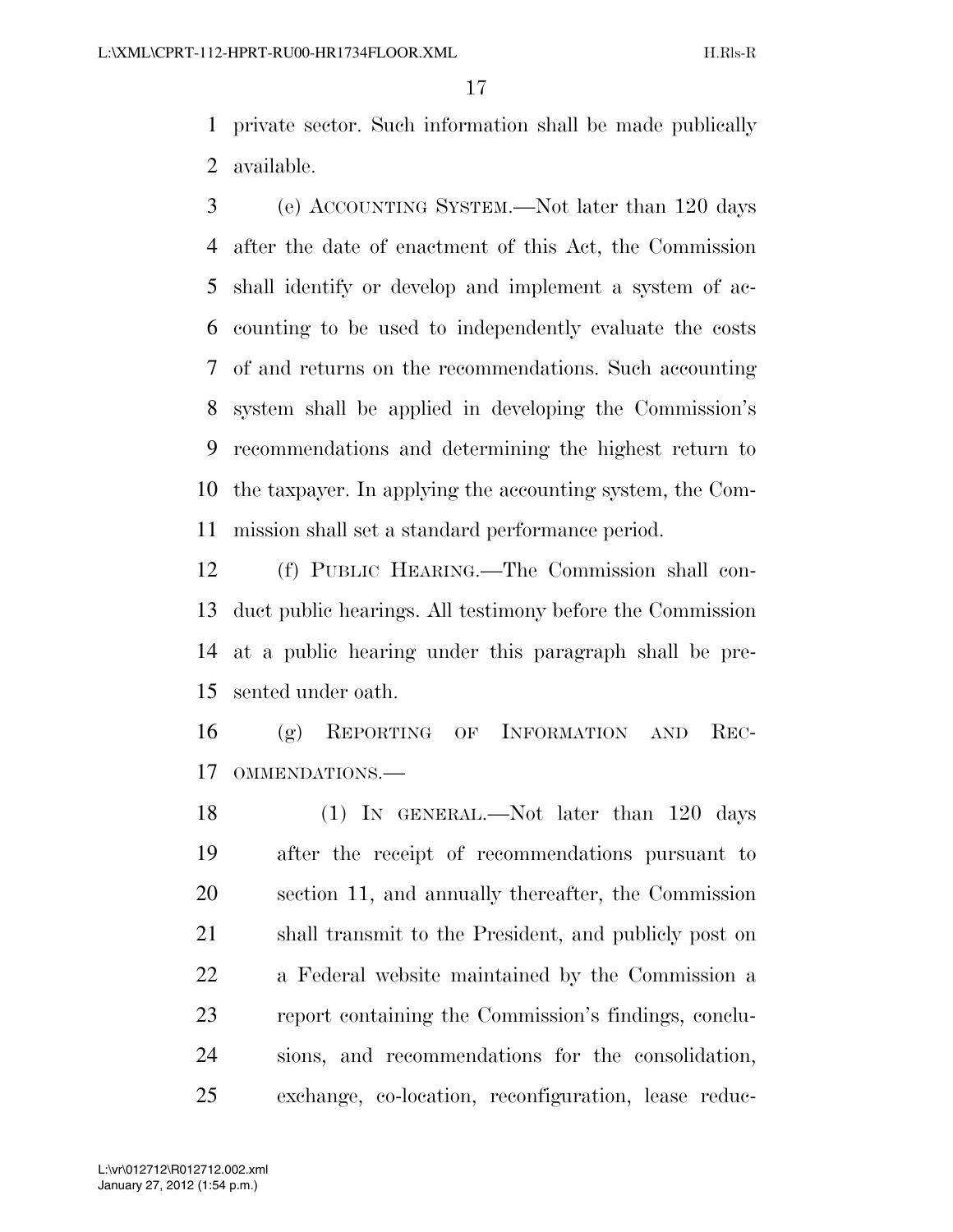tions, sale, and redevelopment of Federal civilian real properties and for other operational efficiencies that can be realized in the Government's operation and maintenance of such properties.

 (2) RECOMMENDATIONS FOR SALE OR DIS- POSAL OF PROPERTY.—To the extent the Commis- sion recommendations include the sale or disposal of real property, these properties may be reported as excess, declared surplus, or determined as no longer meeting the needs of the Federal Government, ex- cluding leasebacks or other such exchange agree- ments where the property continues to be used by the Federal Government.

 (3) CONSENSUS IN MAJORITY.—The Commis- sion shall seek to develop consensus recommenda- tions, but if a consensus cannot be obtained, the Commission may include in its report recommenda- tions that are supported by a majority of the Com-mission.

 (h) FEDERAL WEBSITE.—The Commission shall es- tablish and maintain a Federal website for the purposes of making relevant information publically available.

 (i) REVIEW BY GAO.—The Comptroller General of the United States shall transmit to the Congress and to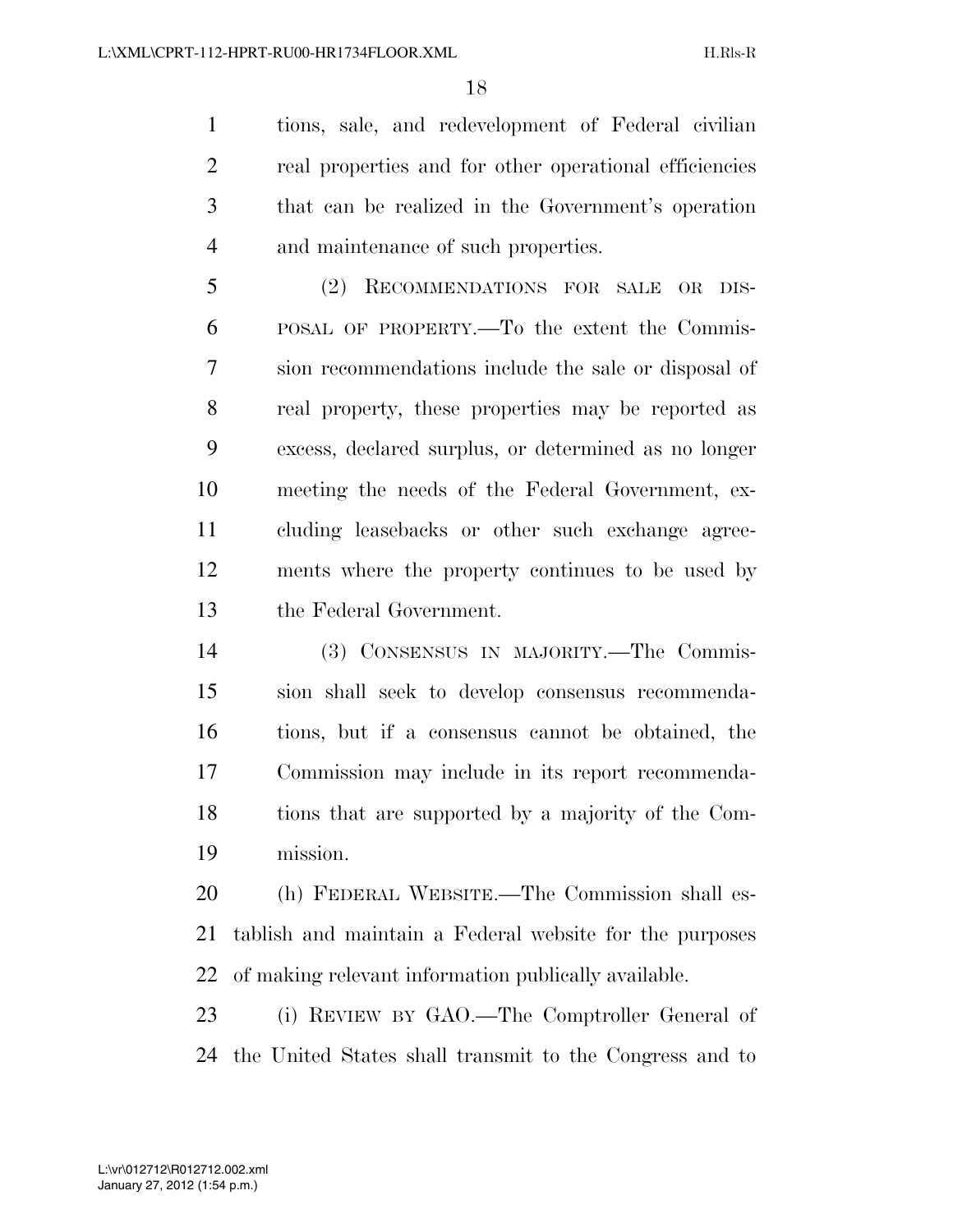the Commission a report containing a detailed analysis of the recommendations and selection process.

#### **SEC. 13. REVIEW BY THE PRESIDENT.**

 (a) REVIEW OF RECOMMENDATIONS.—Upon receipt of the Commission's recommendations, the President shall conduct a review of such recommendations.

 (b) REPORT TO COMMISSION AND CONGRESS.—Not later than 30 days after receipt of the Commission's rec- ommendations, the President shall transmit to the Com- mission and Congress a report that sets forth the Presi- dent's approval or disapproval of the Commission's rec-ommendations.

 (c) APPROVAL OR DISAPPROVAL.—If the President— (1) approves of the Commission's recommenda- tions, the President shall transmit a copy of the rec- ommendations to Congress, together with a certifi-cation of such approval;

 (2) disapproves of the Commission's rec- ommendations, in whole or in part, the President shall also transmit to the Commission and Congress the reasons for such disapproval. The Commission shall then transmit to the President, not later than 30 days following the disapproval, a revised list of recommendations;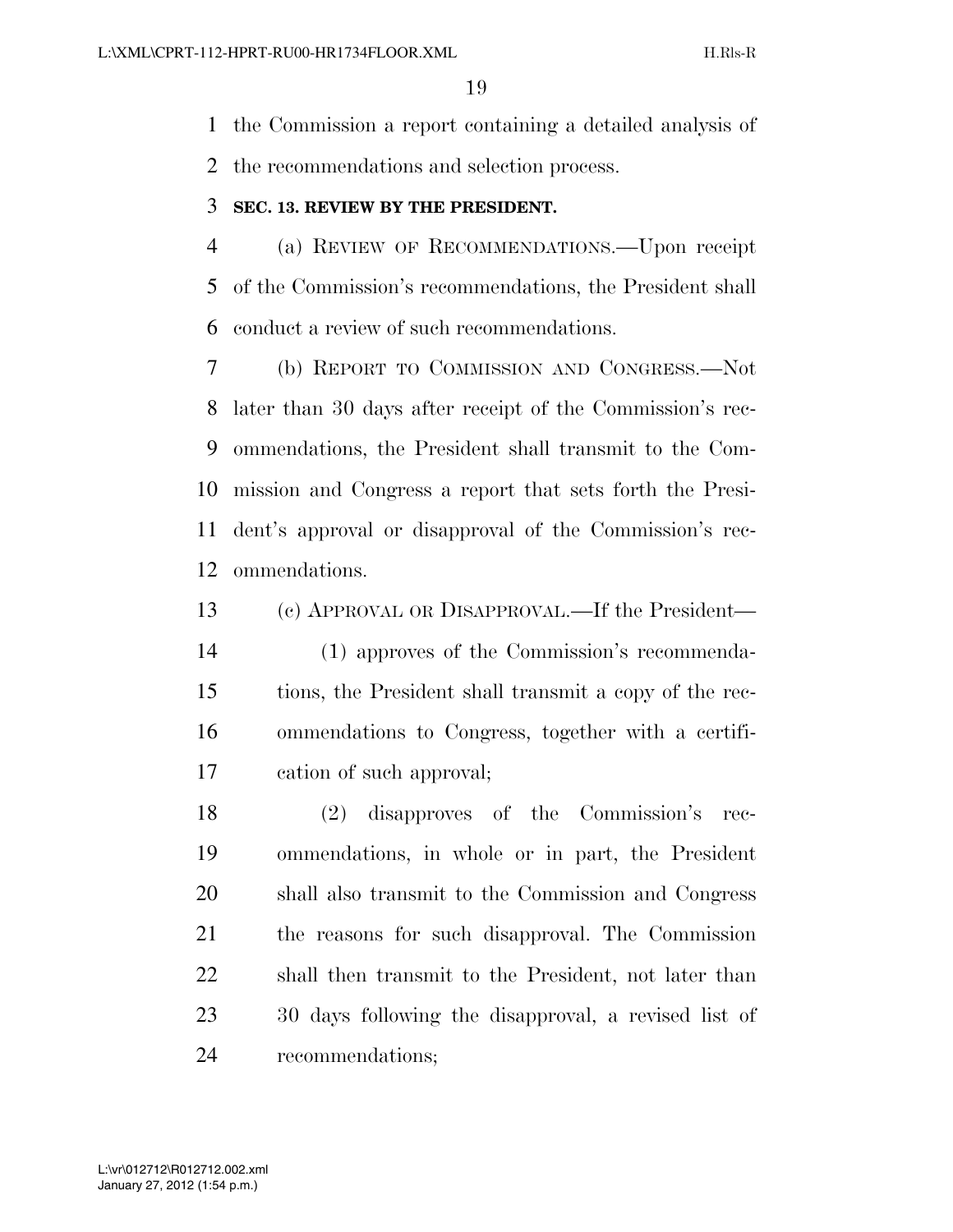(3) approves all of the revised recommendations of the Commission, the President shall transmit a copy of such revised recommendations to Congress, together with a certification of such approval; or

 (4) does not transmit to the Congress an ap- proval and certification described in paragraphs (1) or (3) within 30 days of receipt of the Commission's recommendations or revised recommendations, as the case may be, the process shall terminate until the following year.

### **SEC. 14. CONGRESSIONAL CONSIDERATION OF THE REC-OMMENDATIONS.**

 (a) JOINT RESOLUTION OF APPROVAL.—If a House of Congress has not taken a vote on final passage of a joint resolution as described in subsection (c) within 45 days after the President's transmission to that House of the approved recommendations pursuant to section 13, then such vote shall be taken on the next day of session following the expiration of the 45-day period.

 (b) COMPUTATION OF TIME PERIOD.—For the pur- poses of this section, the days on which either House of Congress is not in session because of adjournment of more than three days shall be excluded in the computation of the period of time.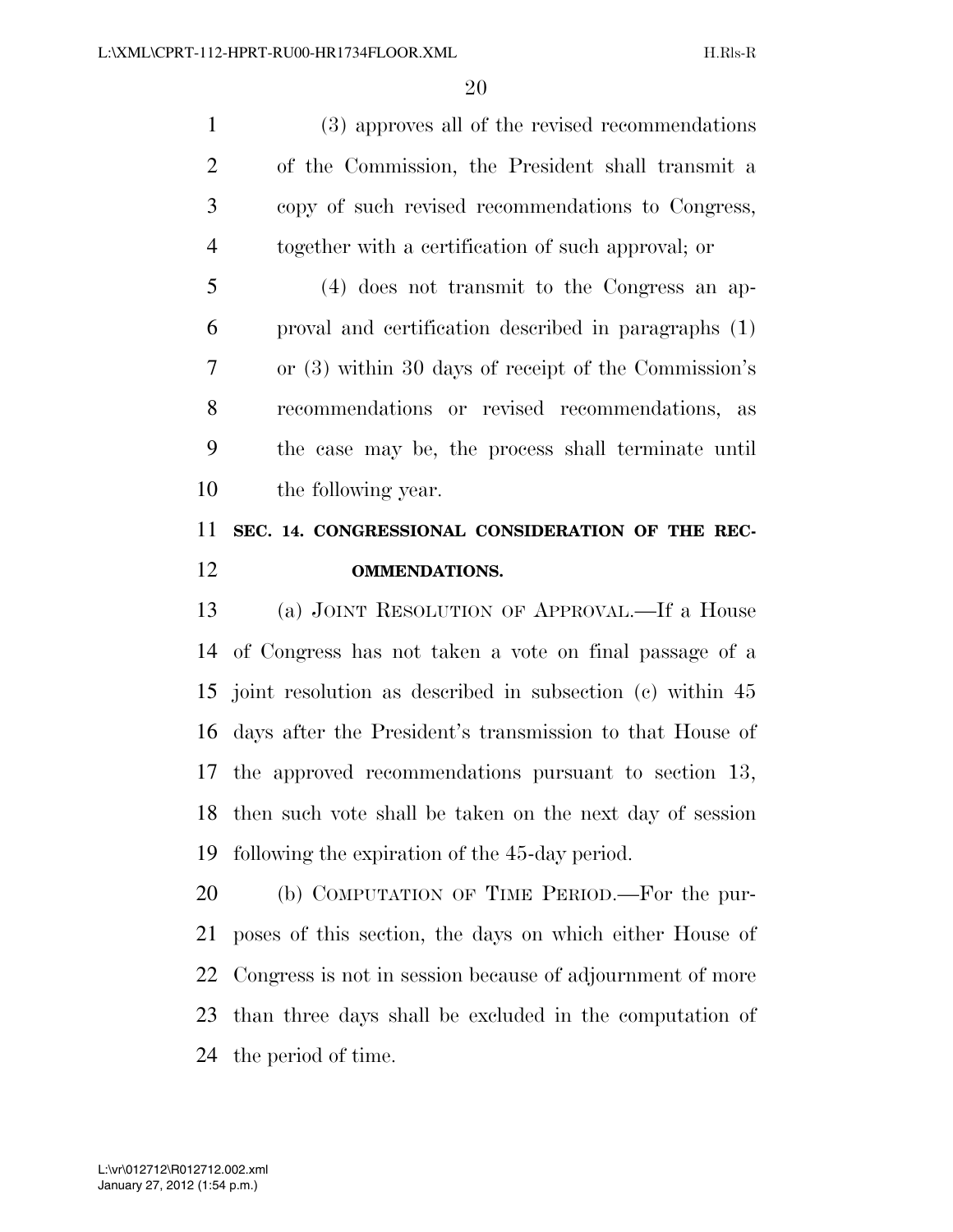(c) TERMS OF THE RESOLUTION.—For purposes of this section, the term ''joint resolution'' means only a joint resolution—

 (1) which does not have a preamble; (2) the matter after the resolving clause of which is as follows: ''That Congress approves the recommendations of the Civilian Property Realign- ment Commission as submitted by the President on 9 and notwithstanding any other provision of law, the Federal agencies shall im- plement and carry out all of the Commission's rec- ommendations pursuant to section 15 of the Civilian Property Realignment Act'', the blank space being filled in with the appropriate date; (3) the title of which is as follows: ''Joint reso-16 lution approving the recommendations of the Civilian Property Realignment Commission''; and (4) which is introduced pursuant to subsection (d). (d) INTRODUCTION.—After a House of Congress re- ceives the President's transmission of approved rec- ommendations pursuant to section 13, the majority leader of that House (or a designee) shall introduce (by request,

 if appropriate) a joint resolution described in subsection (c) —

January 27, 2012 (1:54 p.m.) L:\vr\012712\R012712.002.xml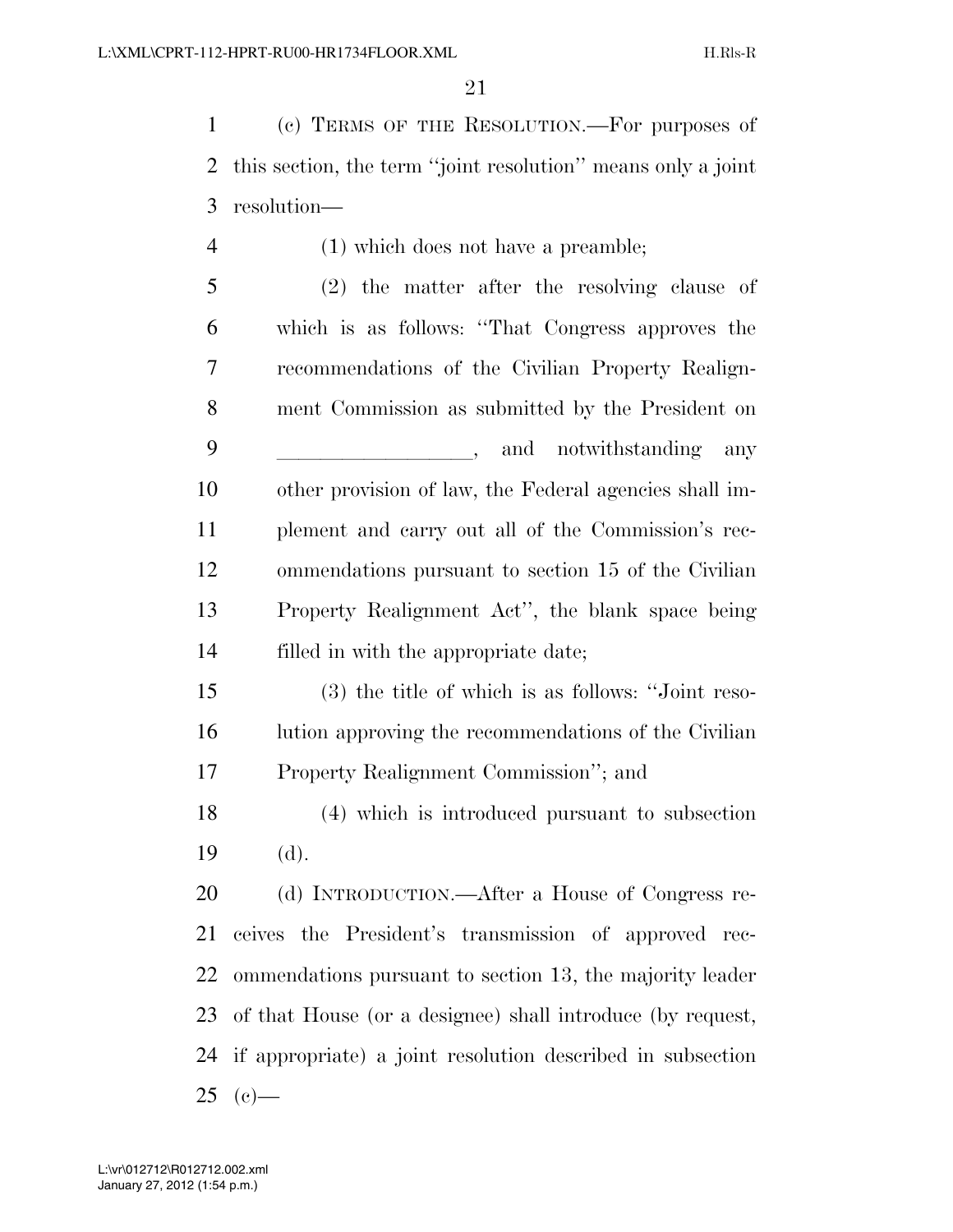(1) in the case of the House of Representatives, within three legislative days; and

 (2) in the case of the Senate, within three ses-sion days.

 (e) CONSIDERATION IN THE HOUSE OF REPRESENT-ATIVES.—

 (1) REFERRAL AND REPORTING.—Any com- mittee of the House of Representatives to which a joint resolution is referred shall report it to the House without amendment not later than the tenth legislative day after the date of its introduction. If a committee fails to report the joint resolution with- in that period, it shall be in order to move that the House discharge the committee from further consid- eration of the joint resolution. Such a motion shall be in order only at a time designated by the Speaker in the legislative schedule within three legislative days after the day on which the proponent an- nounces his intention to offer the motion. Notice may not be given on an anticipatory basis. Such a motion shall not be in order after the House has dis- posed of a motion to discharge a joint resolution. The previous question shall be considered as ordered on the motion to its adoption without intervening motion except twenty minutes of debate equally di-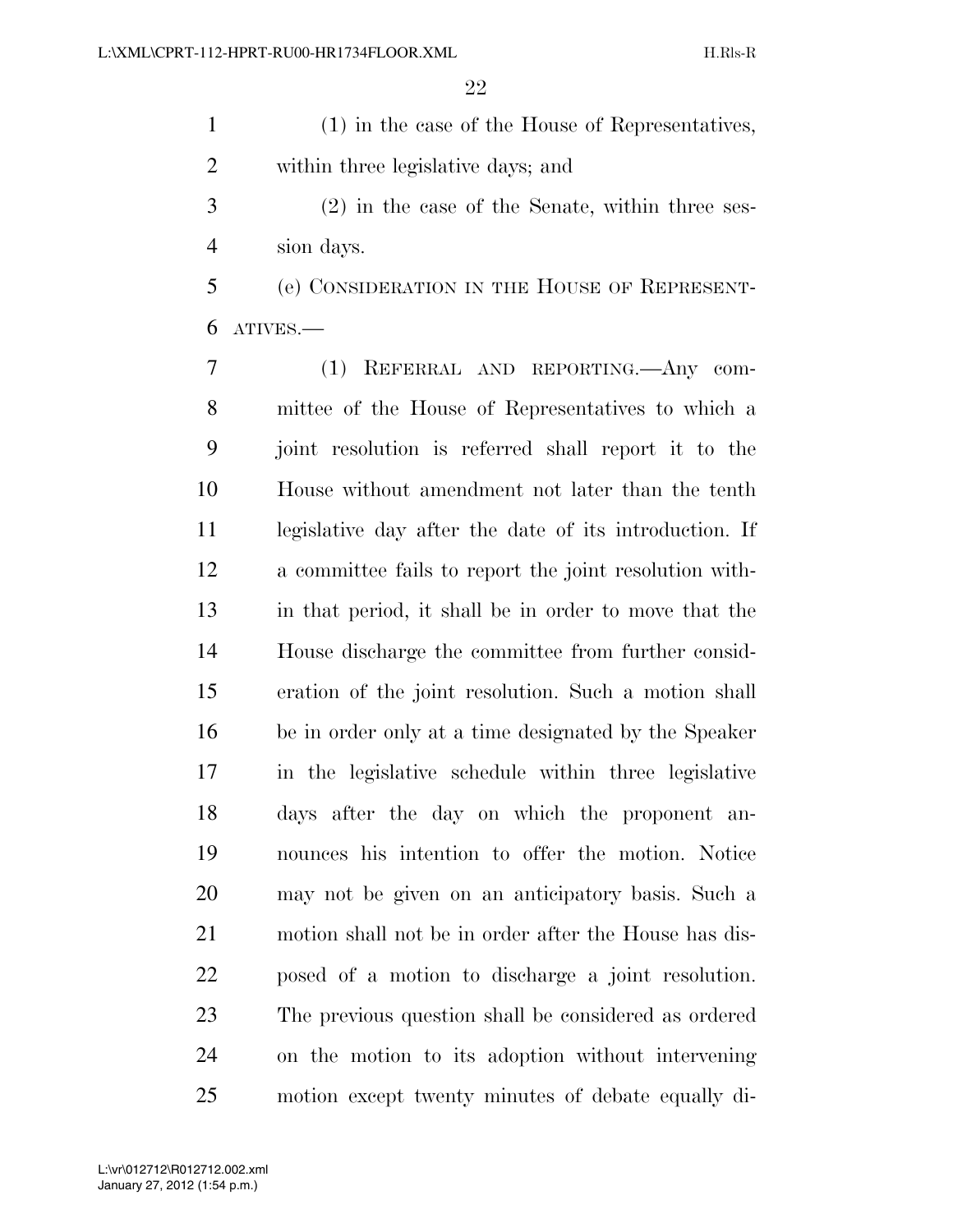vided and controlled by the proponent and an oppo- nent. If such a motion is adopted, the House shall proceed immediately to consider the joint resolution in accordance with paragraph (3). A motion to re- consider the vote by which the motion is disposed of shall not be in order.

 (2) PROCEEDING TO CONSIDERATION.—After the last committee authorized to consider a joint res- olution reports it to the House or has been dis- charged (other than by motion) from its consider- ation, it shall be in order to move to proceed to con- sider the joint resolution in the House. Such a mo- tion shall be in order only at a time designated by the Speaker in the legislative schedule within three legislative days after the day on which the proponent announces his intention to offer the motion. Notice may not be given on an anticipatory basis. Such a motion shall not be in order after the House has dis- posed of a motion to proceed with respect to that transmittal of recommendations. The previous ques- tion shall be considered as ordered on the motion to its adoption without intervening motion. A motion to reconsider the vote by which the motion is disposed of shall not be in order.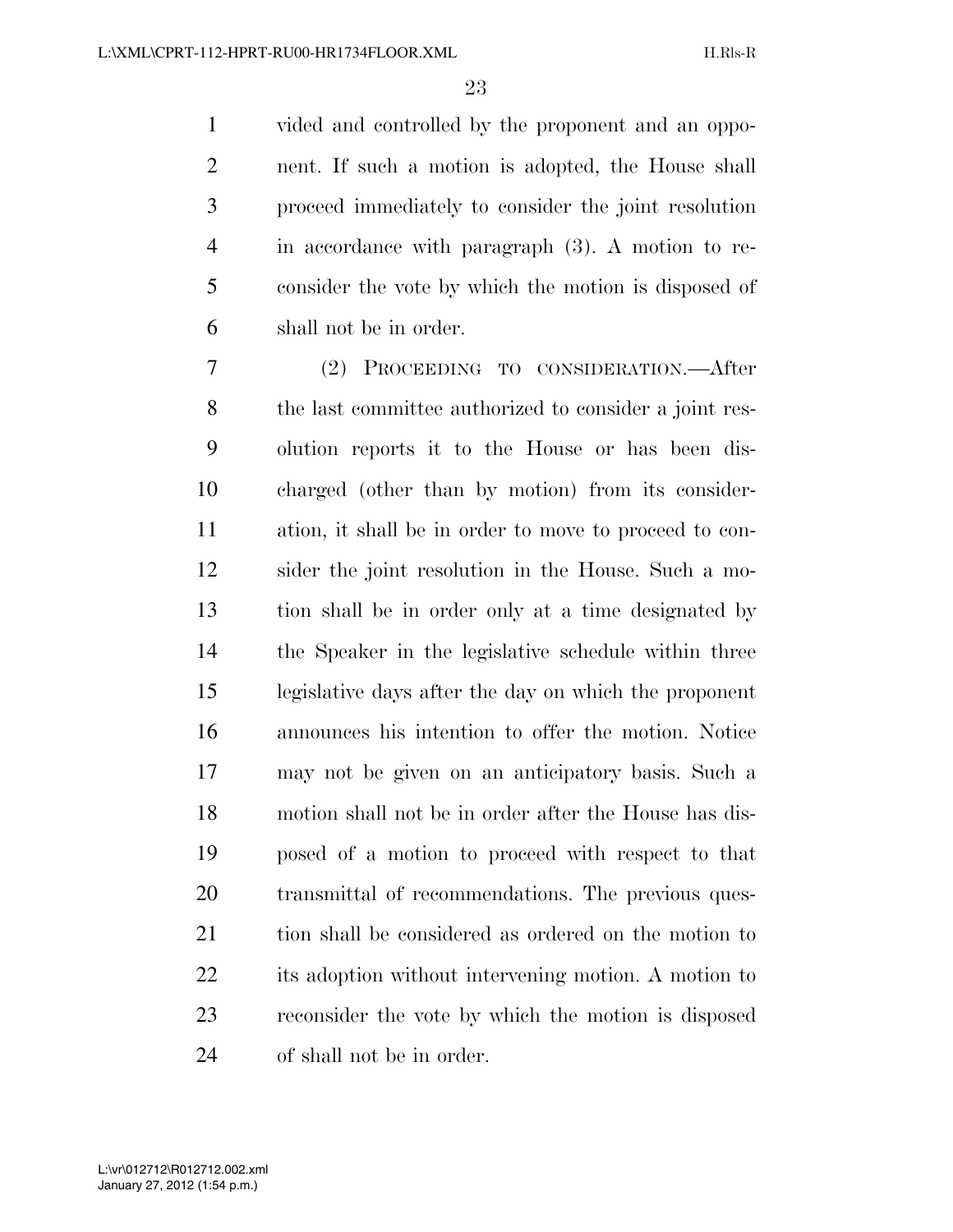(3) CONSIDERATION.—The joint resolution shall be considered as read. All points of order against a joint resolution and against its consider- ation are waived. The previous question shall be con- sidered as ordered on a joint resolution to its pas- sage without intervening motion except five hours of debate equally divided and controlled by the pro- ponent and an opponent and one motion to limit de- bate on the joint resolution. A motion to reconsider the vote on passage of the joint resolution shall not be in order.

 (4) POST SINE DIE.—If the House has adopted a concurrent resolution providing for adjournment sine die at the end of a Congress, a motion to dis- charge under paragraph (1) or a motion to proceed under subparagraph (2) shall be in order as applica-ble.

18 (f) CONSIDERATION IN THE SENATE.

 (g) AMENDMENTS PROHIBITED.—No amendment to, or motion to strike a provision from, a joint resolution con- sidered under this section shall be in order in either the Senate or the House of Representatives.

23 (h) CONSIDERATION BY OTHER HOUSE.—

24 (1) IN GENERAL.—If, before the passage by one House of a joint resolution of that House described

January 27, 2012 (1:54 p.m.) L:\vr\012712\R012712.002.xml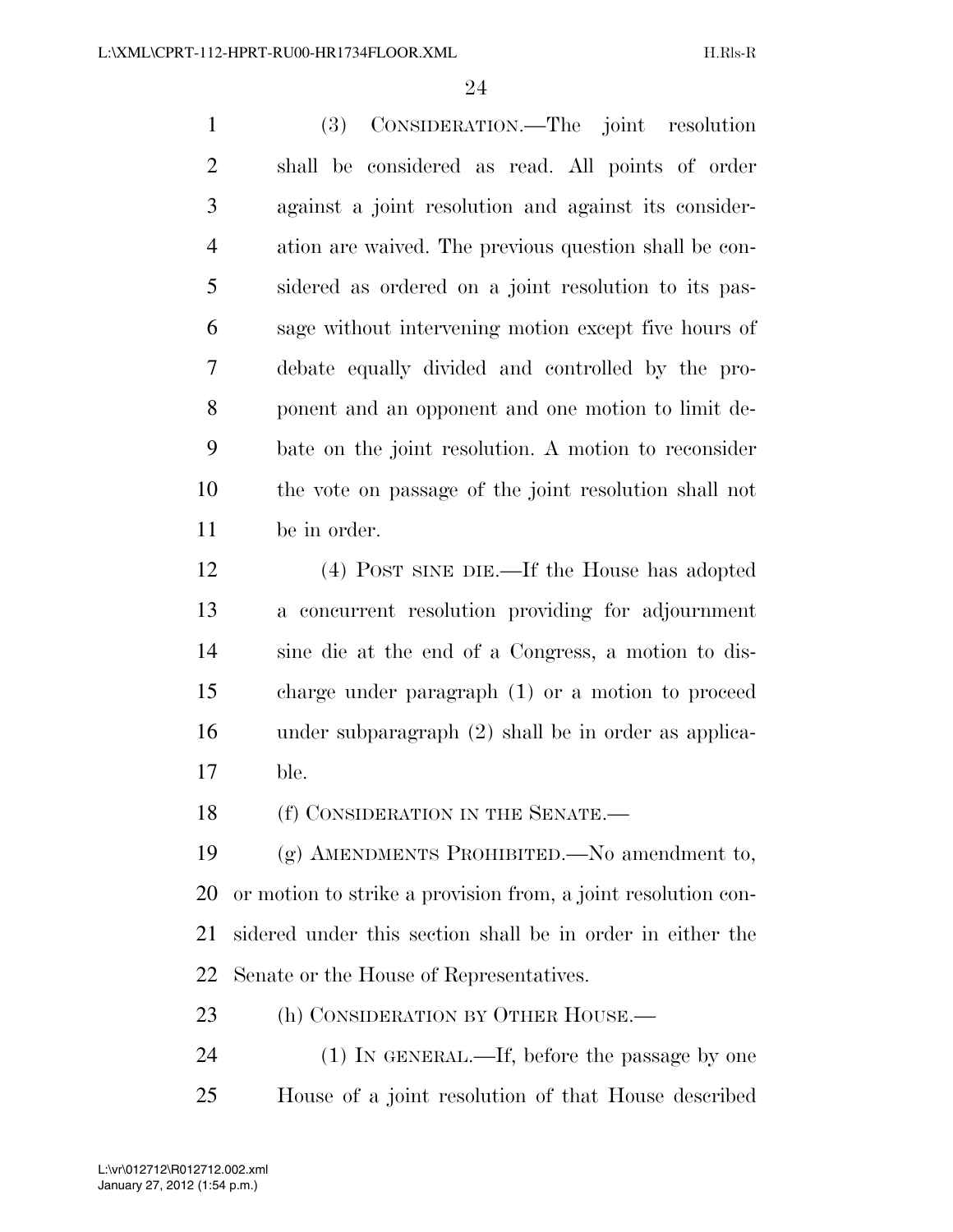in subsection (c), that House received from the other House a joint resolution described in subsection (c), then the following procedures shall apply:

 (A) NO COMMITTEE REFERRAL.—The joint resolution of the other House shall not be re- ferred to a committee and may not be consid- ered in the House receiving it except in the case of final passage as provided in subparagraph 9  $(B)$ .

10 (B) JOINT RESOLUTION PROCEDURE. With respect to a joint resolution described in subsection (c) of the House receiving the joint resolution the procedure in that House shall be the same as if no joint resolution had been re- ceived from the other House, but the vote on final passage shall be on the joint resolution of 17 the other House.

 (2) NO CONSIDERATION.—Upon disposition of the joint resolution received from the other House, it shall no longer be in order to consider the joint resolution that originated in the receiving House.

 (3) EXCEPTION.—This subsection shall not apply to the House of Representatives if the joint resolution received from the Senate is a revenue measure.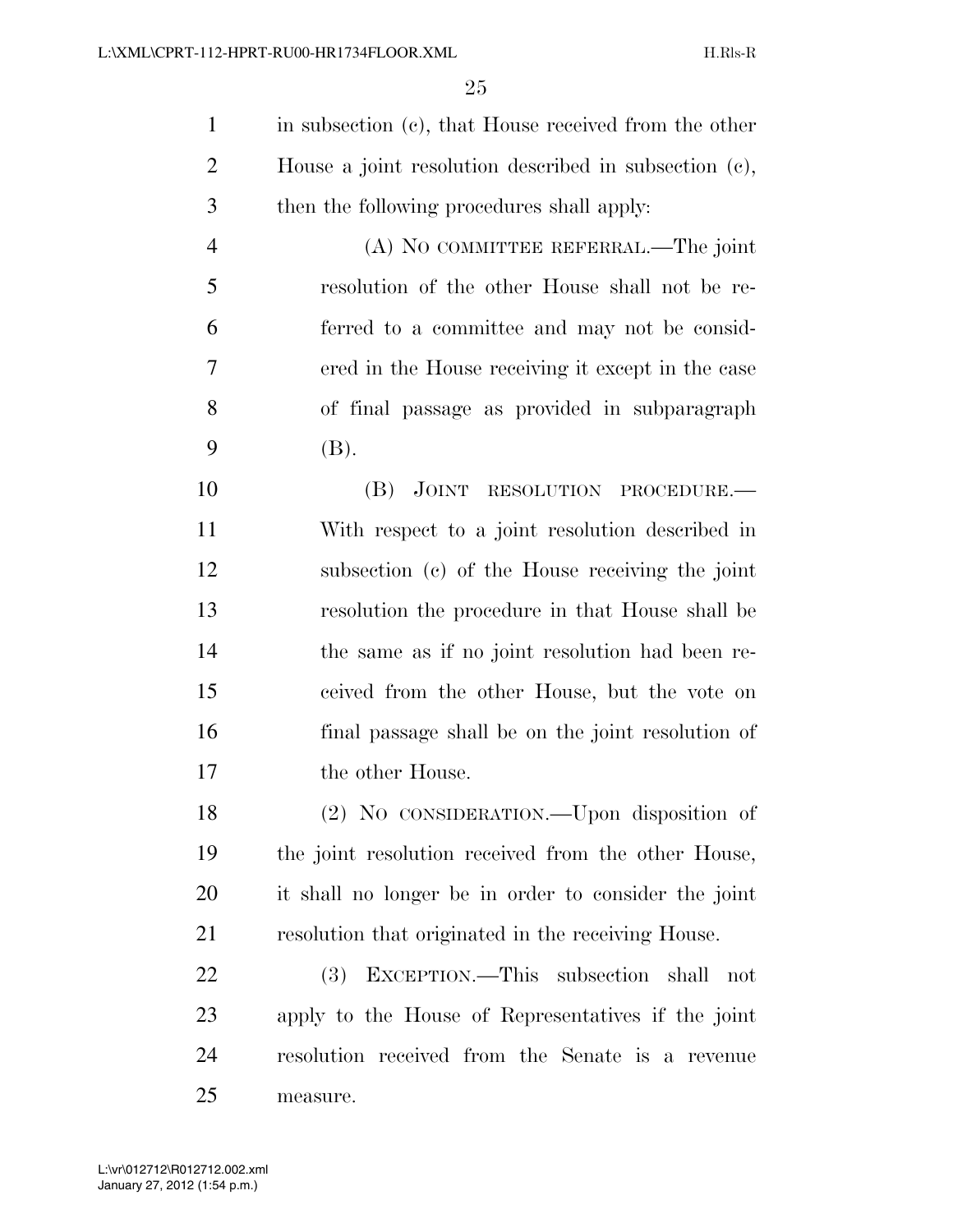(i) RULES OF THE SENATE AND HOUSE.—This sec-tion is enacted by Congress—

 (1) as an exercise of the rulemaking power of the Senate and House of Representatives, respec- tively, and as such it is deemed a part of the rules of each House, respectively, but applicable only with respect to the procedure to be followed in that House in the case of a joint resolution described in this section, and it supersedes other rules only to the extent that it is inconsistent with such rules; and

 (2) with full recognition of the constitutional right of either House to change the rules (so far as relating to the procedure of that House) at any time, in the same manner, and to the same extent as in the case of any other rule of that House.

 **SEC. 15. IMPLEMENTATION OF COMMISSION REC-OMMENDATIONS.** 

 (a) CARRYING OUT RECOMMENDATIONS.—Upon the enactment of a joint resolution described in section 14(c), Federal agencies shall immediately begin preparation to carry out the Commission's recommendations and shall initiate all activities no later than 2 years after the date on which the President transmits the recommendations to Congress. Federal agencies shall complete all rec-ommended actions no later than the end of the 6-year pe-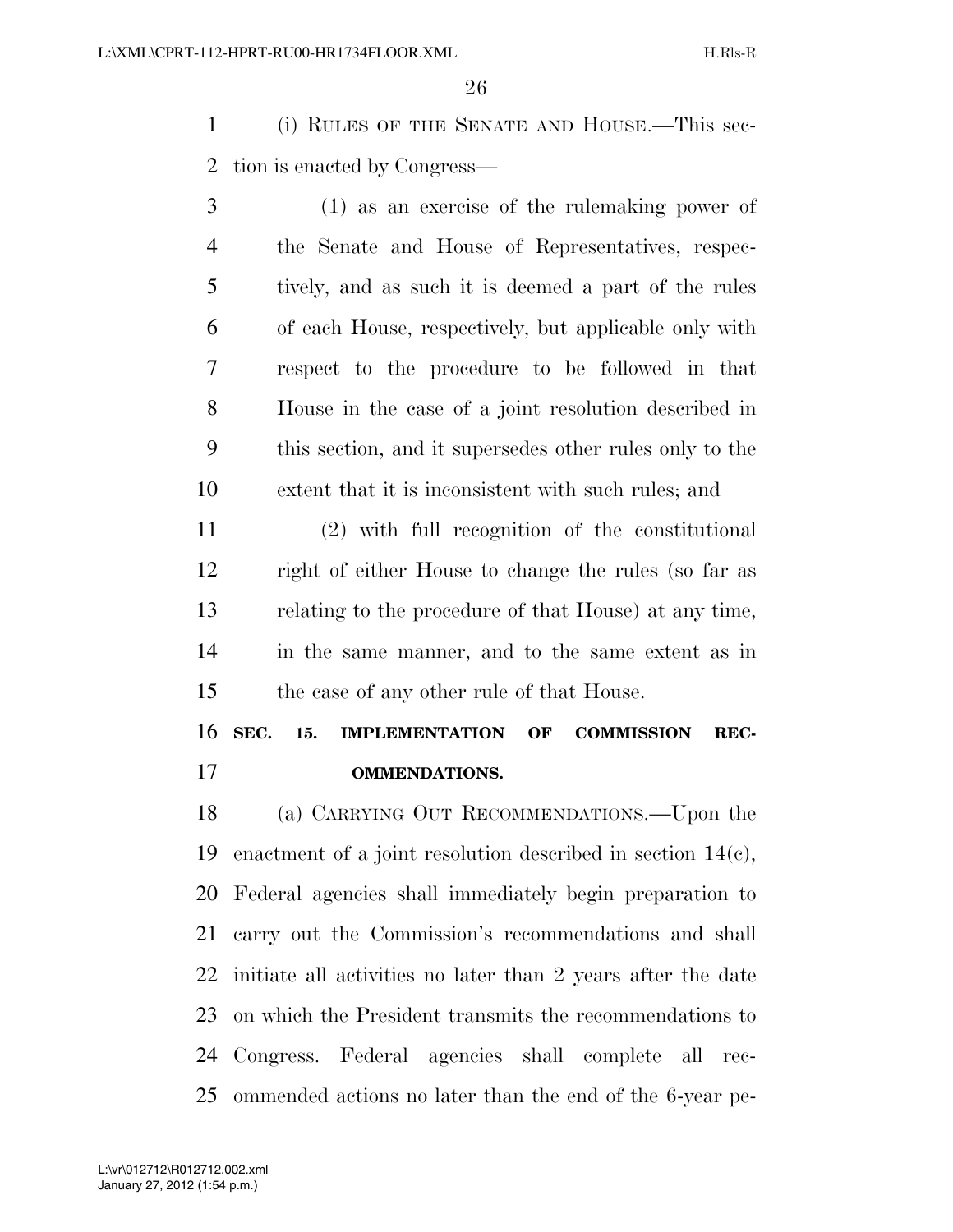riod beginning on the date on which the President trans- mits the Commission's recommendations to Congress. All actions shall be economically beneficial and be cost neutral or otherwise favorable to the Government. For actions that will take longer than the 6-year period due to extenu- ating circumstances, each Federal agency shall notify the President and Congress as soon as the extenuating cir- cumstance presents itself with an estimated time to com-plete the relevant action.

 (b) ACTIONS OF FEDERAL AGENCIES.—In taking ac- tions related to any Federal building or facility under this Act, Federal agencies may, pursuant to subsection (c), take all such necessary and proper actions, including—

 (1) acquiring land, constructing replacement fa- cilities, performing such other activities, and con- ducting advance planning and design as may be re- quired to transfer functions from a Federal asset or property to another Federal civilian property; and

 (2) reimbursing other Federal agencies for ac-tions performed at the request of the Commission.

 (c) NECESSARY AND PROPER ACTIONS.—When act- ing on a recommendation of the Commission, a Federal agency shall continue to act within their existing legal au- thorities, whether such authority has been delegated by the Administrator, or must work in partnership with the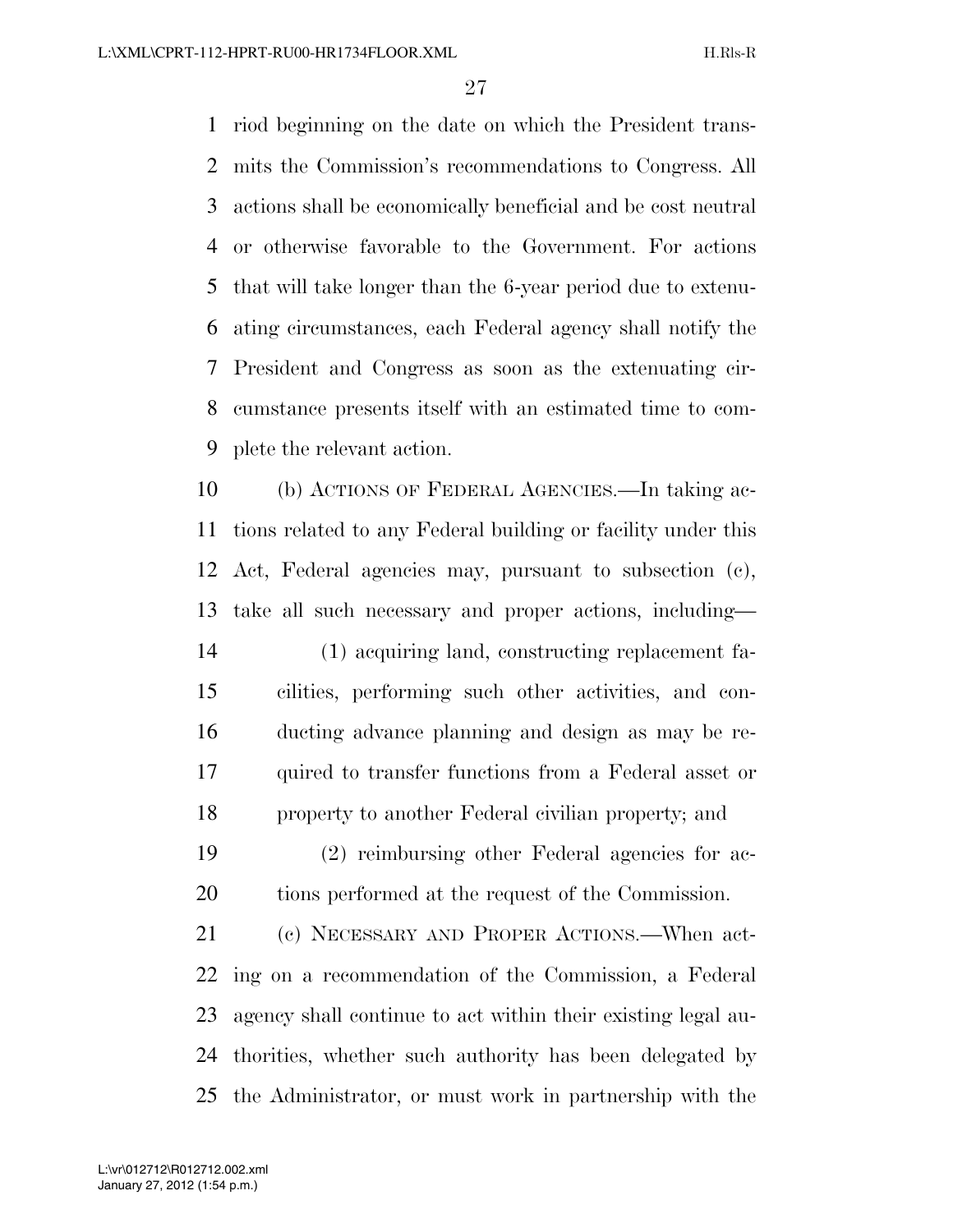Administrator to carry out such actions. The Adminis- trator may take such necessary and proper actions, includ- ing the sale, conveyance, or exchange of civilian real prop- erty, as required to implement the Commission rec- ommendations in the time period required under sub-section (a).

 (d) DISCRETION OF ADMINISTRATOR REGARDING TRANSACTIONS.—For any transaction identified, rec- ommended, or commenced as a result of this Act, any oth- erwise required legal priority given to, or requirement to enter into, a transaction to convey a Federal civilian real property for less than fair market value, for no consider- ation at all, or in a transaction that mandates the exclu- sion of other market participants, shall be at the discretion of the Administrator.

#### **SEC. 16. AUTHORIZATION OF APPROPRIATIONS.**

 (a) IN GENERAL.—There is authorized a one-time appropriation to carry out this Act in the following amounts:

 (1) \$20,000,000 for salaries and expenses of 21 the Commission.

 (2) \$62,000,000 to be deposited into the Asset Proceeds and Space Management Fund for activities related to the implementation of the Commission recommendations.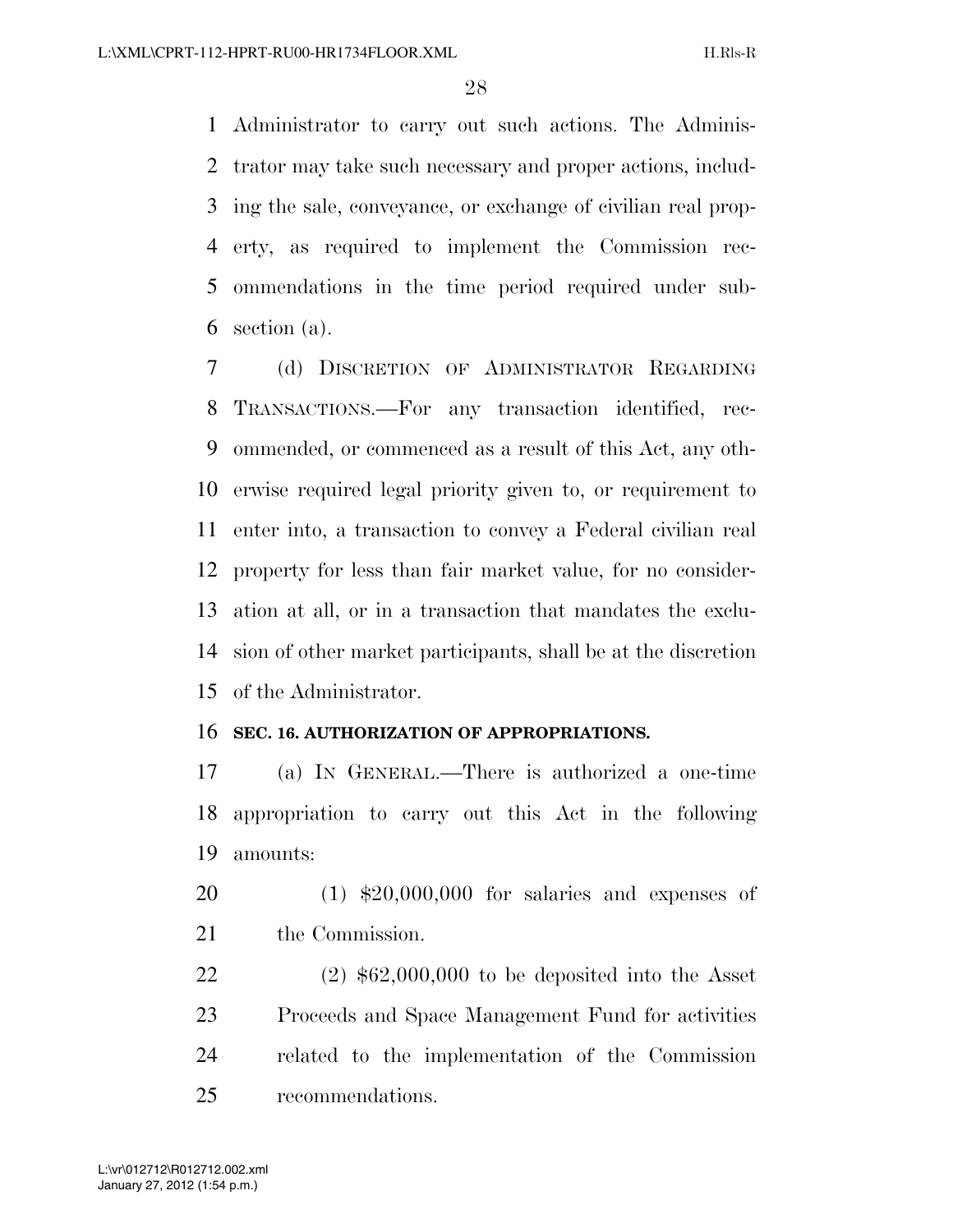(b) FEDERAL BUILDINGS FUND.—There is author- ized to be appropriated from the Federal Buildings Fund established under section 592 of title 40, United States Code, for construction and acquisition activities \$0 for fis-cal year 2012.

#### **SEC. 17. FUNDING.**

 (a) CREATION OF SALARIES AND EXPENSES AC-COUNT.—

 (1) ESTABLISHMENT OF ACCOUNT.—There is hereby established on the books of the Treasury an account to be known as the ''Civilian Property Re- alignment Commission—Salaries and Expenses'' ac-count.

 (2) NECESSARY PAYMENTS.—There shall be de- posited into the account such amounts, as are pro- vided in appropriations Acts, for those necessary payments for salaries and expenses to accomplish the administrative needs of the Commission.

 (b) CREATION OF ASSET PROCEEDS AND SPACE MANAGEMENT FUND.—There is hereby established within the Federal Buildings Fund established under section 592 of title 40, United States Code, an account to be known as the ''Civilian Property Realignment Commission— Asset Proceeds and Space Management Fund'' which shall be used solely for the purposes of carrying out actions pur-

January 27, 2012 (1:54 p.m.) L:\vr\012712\R012712.002.xml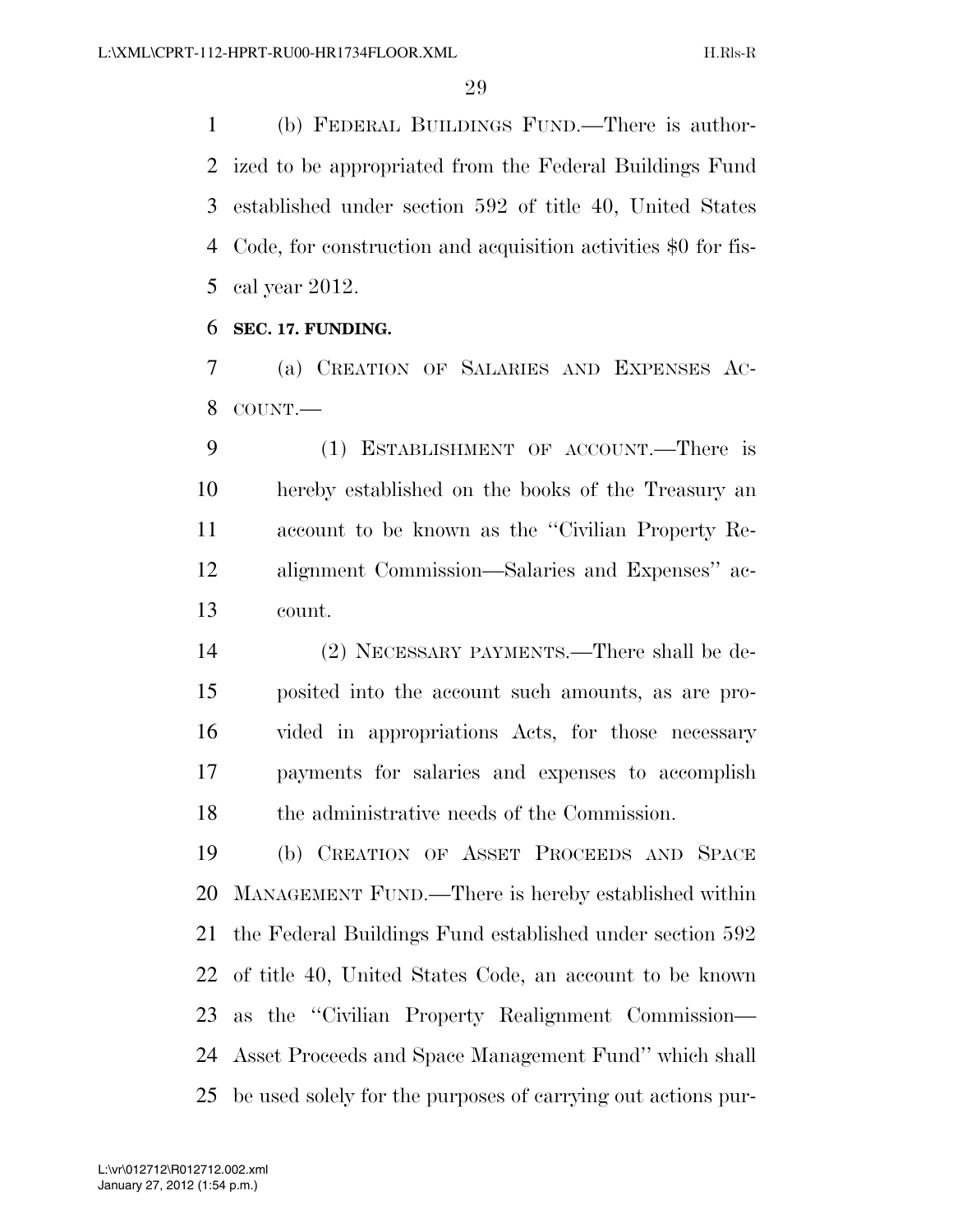suant to the Commission recommendations approved under section 14. Notwithstanding section 3307 of title 40, United States Code, the following amounts shall be deposited into the account and made available for obliga- tion or expenditure only as provided in advance in appro-priations Acts for the purposes specified:

 (1) Such amounts as are provided in appropria- tions Acts, to remain available until expended, for the consolidation, co-location, exchange, redevelop- ment, re-configuration of space, disposal, and other actions recommended by the Commission for Federal agencies.

 (2) Amounts received from the sale of any civil- ian real property action taken pursuant to a rec- ommendation of the Commission under section 15. As provided in appropriations Acts, such proceeds may be made available to cover necessary costs asso- ciated with implementing the recommendations pur- suant to section 15, including costs associated with—

21 (A) sales transactions;

 (B) acquiring land, construction, con- structing replacement facilities, conducting ad-vance planning and design as may be required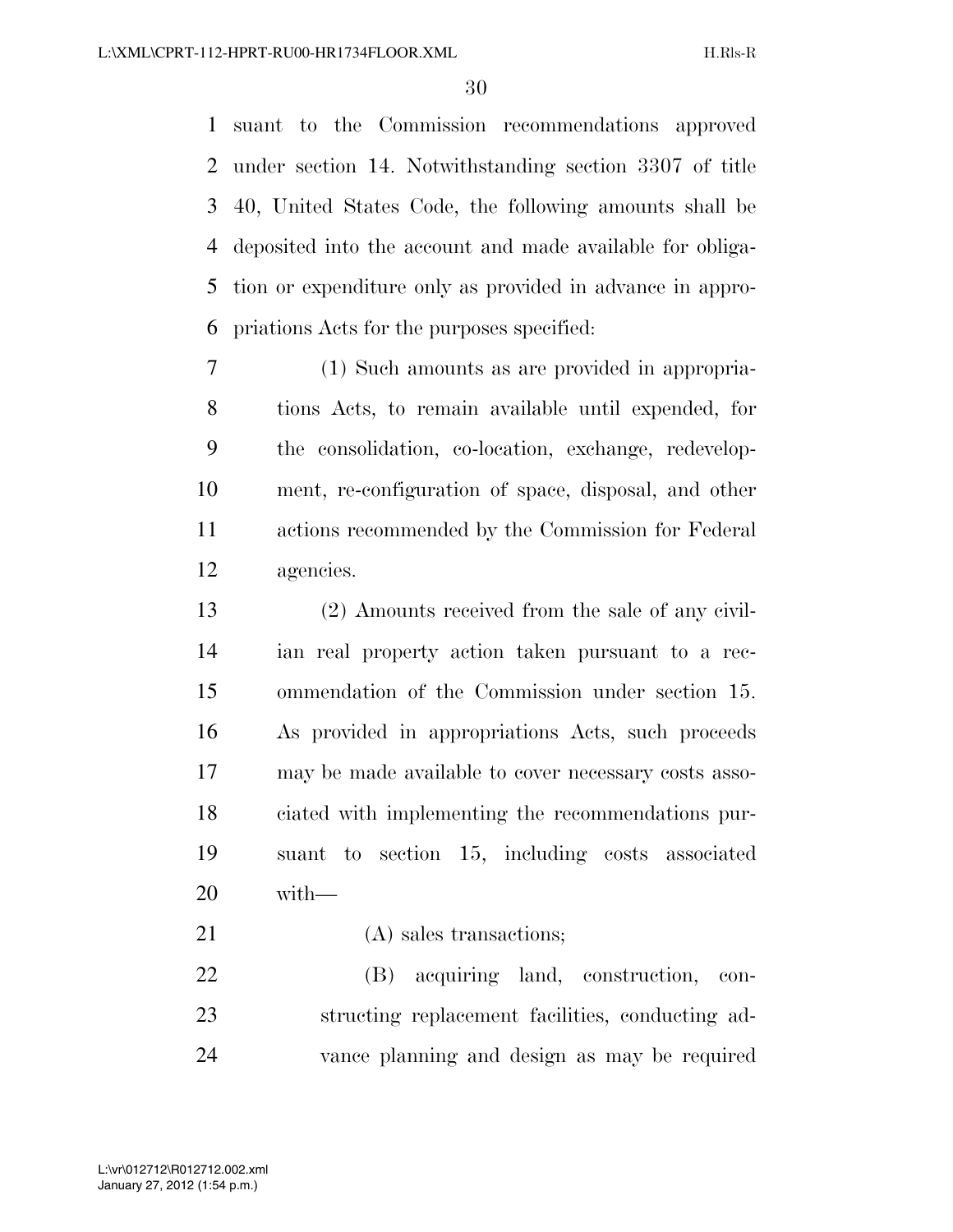| $\mathbf{1}$   | to transfer functions from a Federal asset or               |
|----------------|-------------------------------------------------------------|
| $\overline{2}$ | property to another Federal civilian property;              |
| 3              | (C) co-location, redevelopment, disposal,                   |
| $\overline{4}$ | and reconfiguration of space; and                           |
| 5              | (D) other actions recommended by the                        |
| 6              | Commission for Federal agencies.                            |
| 7              | (c) ADDITIONAL REQUIREMENT FOR BUDGET CON-                  |
| 8              | TENTS.—The President's budget submitted pursuant to         |
| 9              | section 1105 of title 31, United States Code, shall include |
| 10             | an estimate of proceeds that are the result of the Commis-  |
| 11             | sion's recommendations and the obligations and expendi-     |
| 12             | tures needed to support such recommendations.               |
|                |                                                             |
| 13             | SEC. 18. DISPOSAL OF REAL PROPERTIES.                       |
| 14             | (a) ENVIRONMENTAL CONSIDERATIONS.—                          |
| 15             | (1) APPLICABILITY OF OTHER LAW.-Public                      |
| 16             | Law 91-190, as amended, shall not apply to activi-          |
| 17             | ties under section 11 of this Act.                          |
| 18             | (2) CIVIL ACTION.—A civil action for judicial               |
| 19             | review, with respect to any requirement of Public           |
| 20             | Law $91-190$ , as amended, to the extent such public        |
| 21             | law is applicable to the actions under section 15 of        |
| 22             | this Act, of any act or failure to act by a Federal         |
| 23             | agency during the closing, realigning, or relocating        |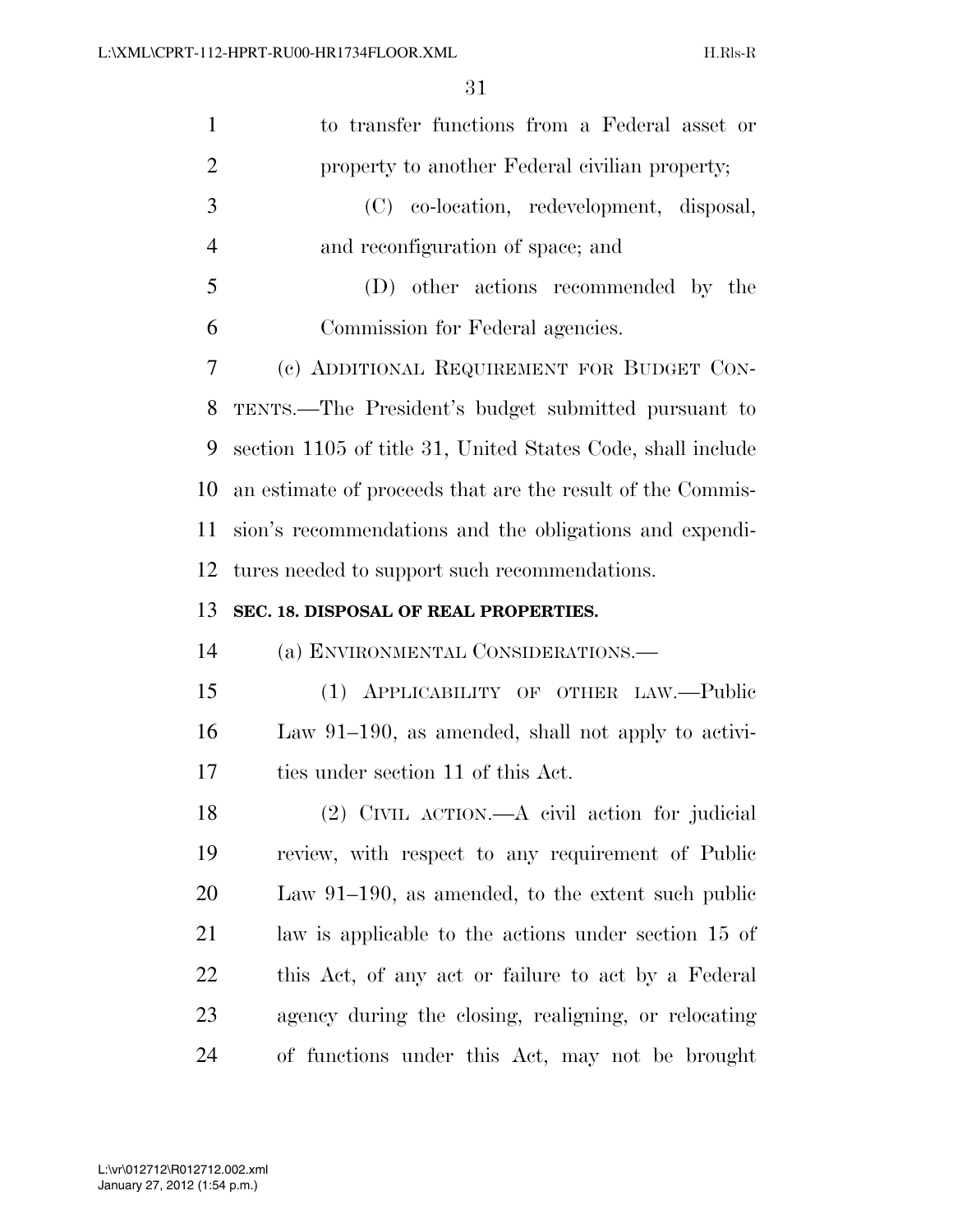more than 60 days after the date of such act or fail-ure to act.

3 (3) TRANSFER OF REAL PROPERTY.—

 (A) IN GENERAL.—When implementing the recommended actions pursuant to section 15 for properties that have been identified in the Com- mission's recommendations and in compliance with the Comprehensive Environmental Re- sponse, Compensation, and Liability Act of 1980 (42 U.S.C. 9601 et seq), including section 120(h) thereof (42 U.S.C. 9620(h)), Federal agencies may enter into an agreement to trans-fer by deed real property with any person.

 (B) ADDITIONAL TERMS.—The head of the disposing agency may require any additional terms and conditions in connection with an agreement authorized by subparagraph (A) as the head of the disposing agency considers ap- propriate to protect the interests of the United States. Such additional terms and conditions shall not affect or diminish any rights or obliga- tions of the federal agencies under CERCLA section 120(h) (including, without limitation, the requirements CERCLA section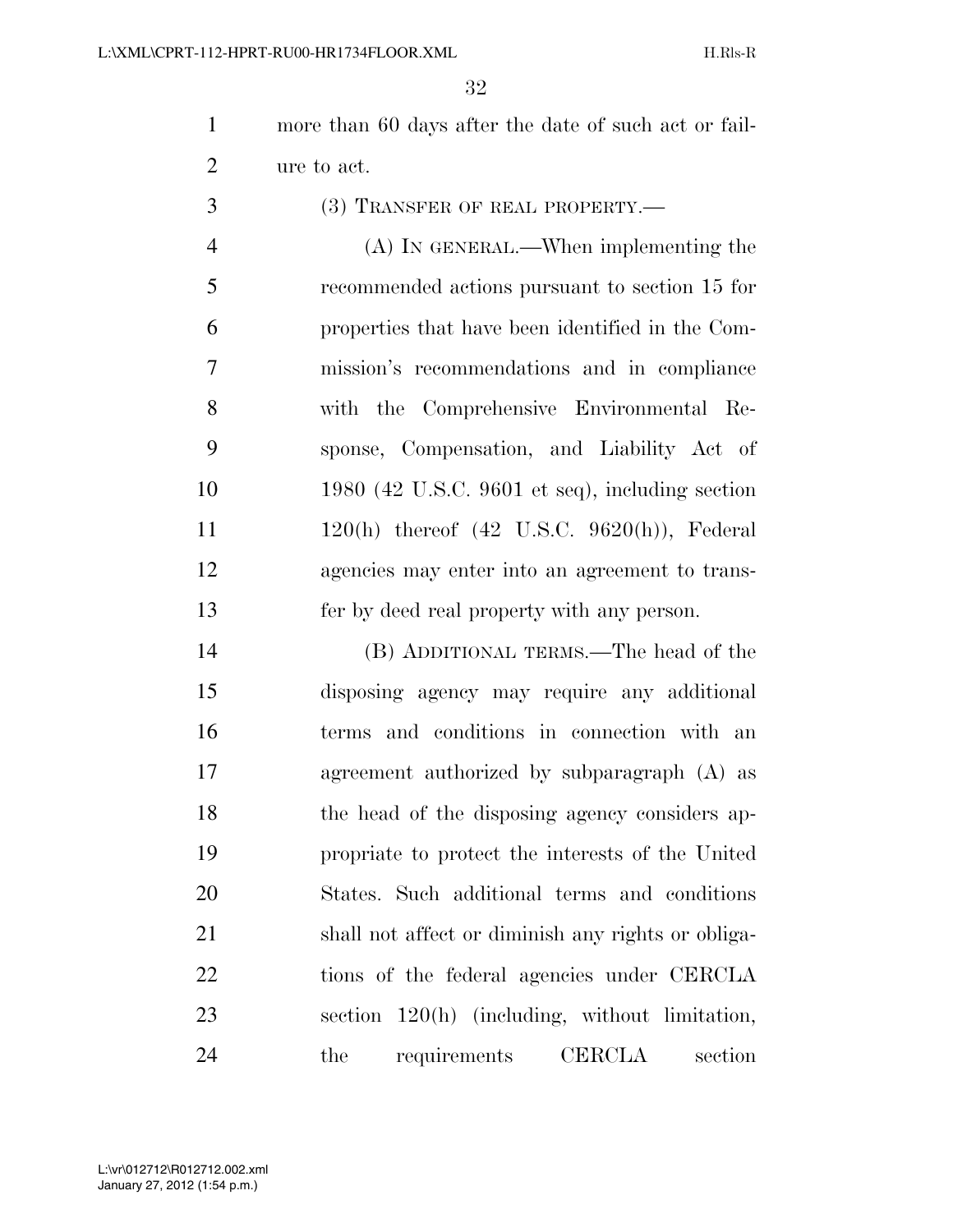$120(h)(3)(A)$  and CERCLA section 2  $120(h)(3)(C)(iv)$ .

 (4) INFORMATION DISCLOSURE.—As part of an agreement pursuant to this Act, the agency shall disclose to the person to whom the property or facili- ties will be transferred any information of the Fed- eral agency regarding the environmental restoration, waste management, and environmental compliance activities described in this Act that relate to the property or facilities. The agency shall provide such information before entering into the agreement.

 (b) CONSTRUCTION OF CERTAIN ACTS.—Nothing in this section shall be construed to modify, alter, or amend the Comprehensive Environmental Response, Compensa- tion, and Liability Act of 1980 (42 U.S.C. 9601 et seq.) or the Solid Waste Disposal Act (42 U.S.C. 6901 et seq.). **SEC. 19. CONGRESSIONAL APPROVAL OF PROPOSED PROJECTS.** 

 Section 3307(b) of title 40, United States Code is amended—

 (1) by striking ''and'' at the end of paragraph 22  $(6);$ 

 (2) by striking the period at the end of para-24 graph (7) and inserting "; and"; and

(3) by adding at the end the following: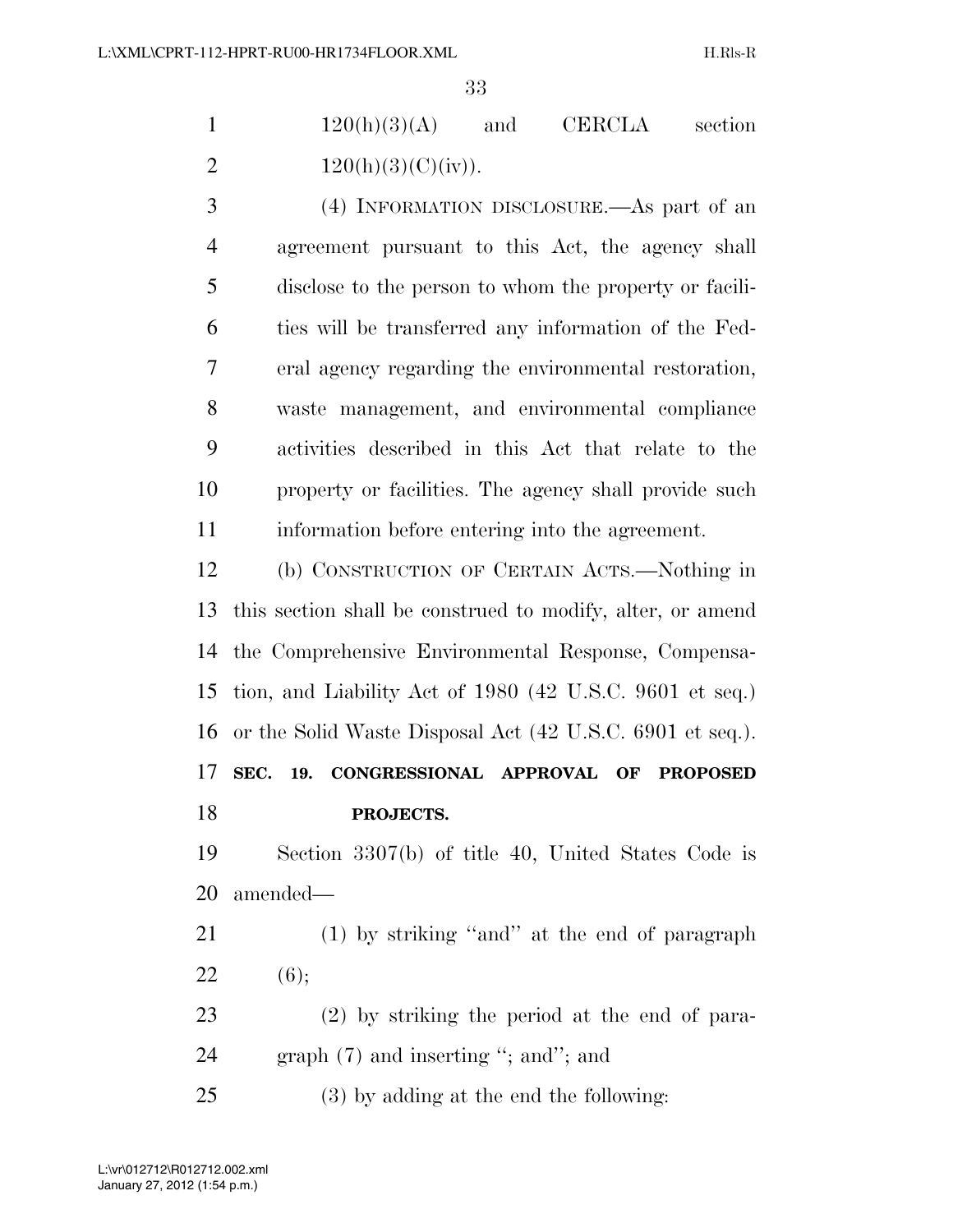1 ''(8) a statement of how the proposed project is consistent with section 11(b) of the Civilian Prop-erty Realignment Act.''.

#### **SEC. 20. LIMITATION OF CERTAIN LEASING AUTHORITIES.**

 (a) LIMITATION ON CERTAIN LEASING AUTHORI- TIES.—Chapter 33 of title 40, United States Code, is amended by adding at the end the following:

## **''§3317. Limitation on leasing authority of other agen-cies**

 ''(a) IN GENERAL.—Notwithstanding any other pro- vision of law, no executive agency may lease space for the purposes of a public building as defined under section 3301, except as provided under section 585, and the provi-sions in this chapter.

 ''(b) PUBLIC BUILDING.—For the purposes of this section, the term 'public building' shall include leased space.

 ''(c) FURTHER EXCLUSIONS.—This section shall not apply to—

20  $\frac{1}{20}$  (1) properties that are excluded for reasons of national security by the President; and

 $\frac{1}{22}$  ''(2) properties of the Department of Veterans Affairs.

 ''(d) CONSTRUCTION.—Nothing in this section shall be construed as creating new authority for executive agen-